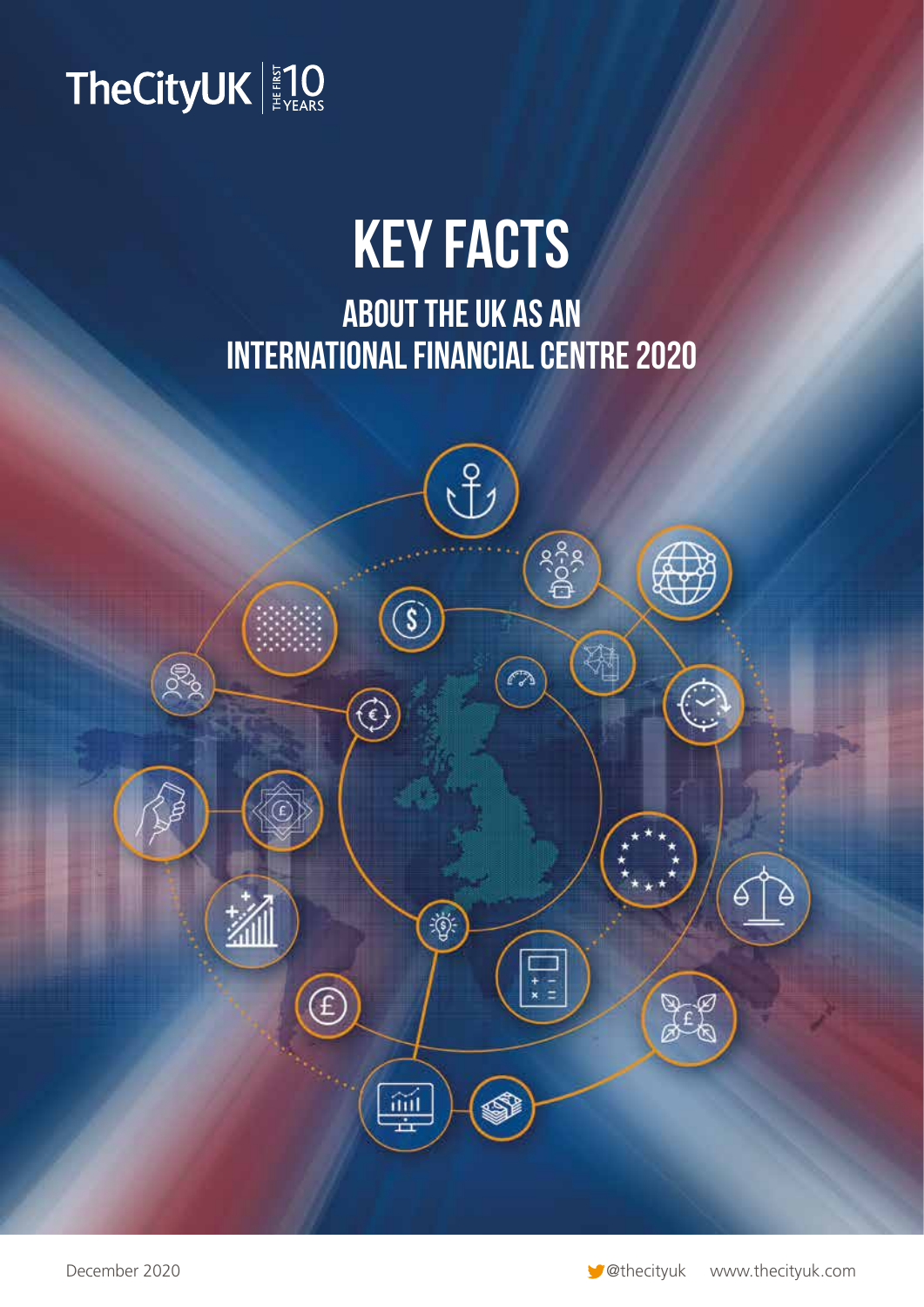#### **About TheCityUK**

TheCityUK is the industry-led body representing UK-based financial and related professional services. In our 10th anniversary year, we continue to champion and support the success of the ecosystem, and thereby our members, promoting policies in the UK, across Europe and internationally that drive competitiveness, support job creation and ensure long-term economic growth. The industry contributes over 10% of the UK's total economic output and employs more than 2.3 million people, with two thirds of these jobs outside London. It is the largest tax payer, the biggest exporting industry and generates a trade surplus exceeding that of all other net exporting industries combined. It also makes a real difference to people in their daily lives, helping them save for the future, buy a home, invest in a business and protect and manage risk.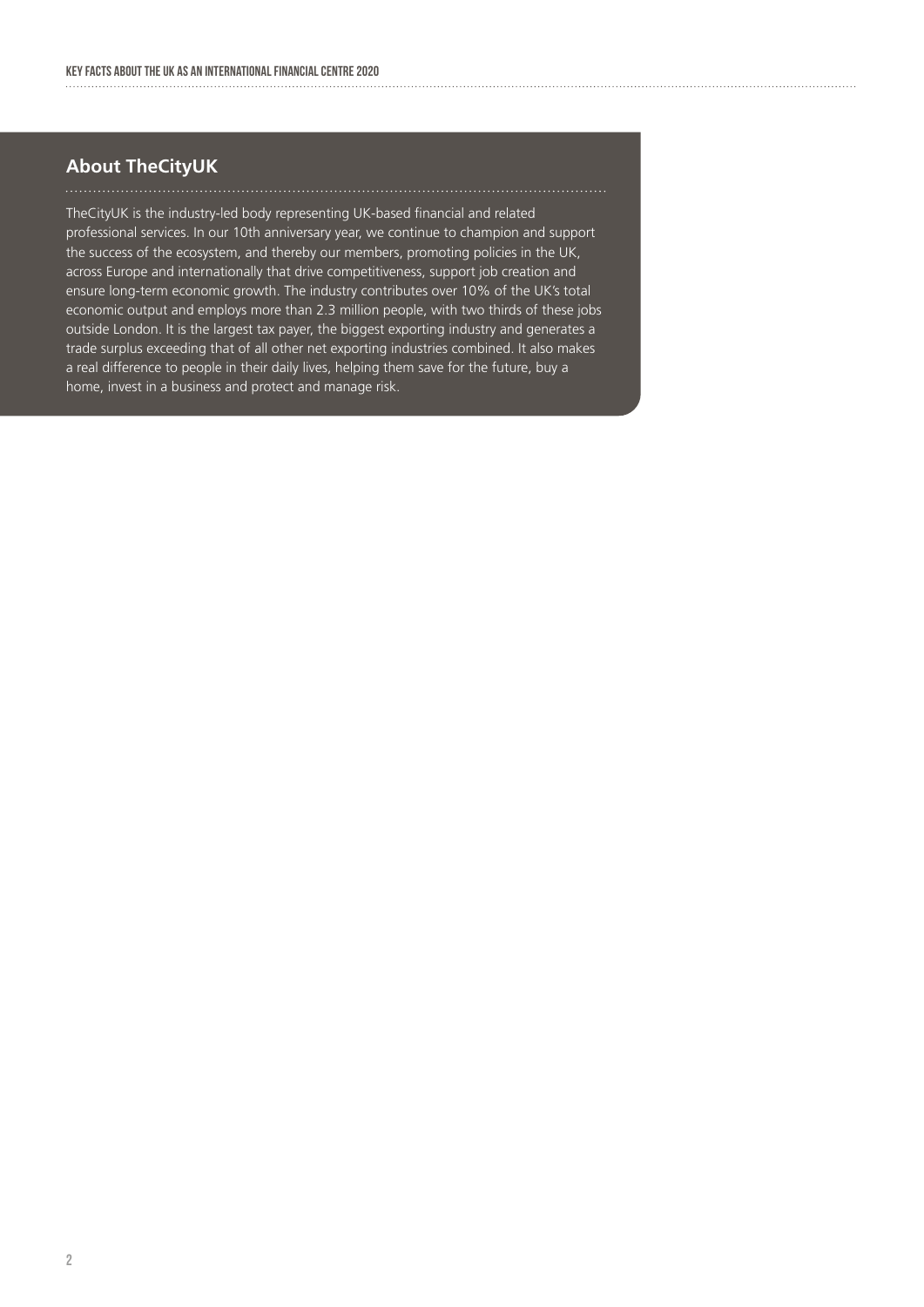# **CONTENTS**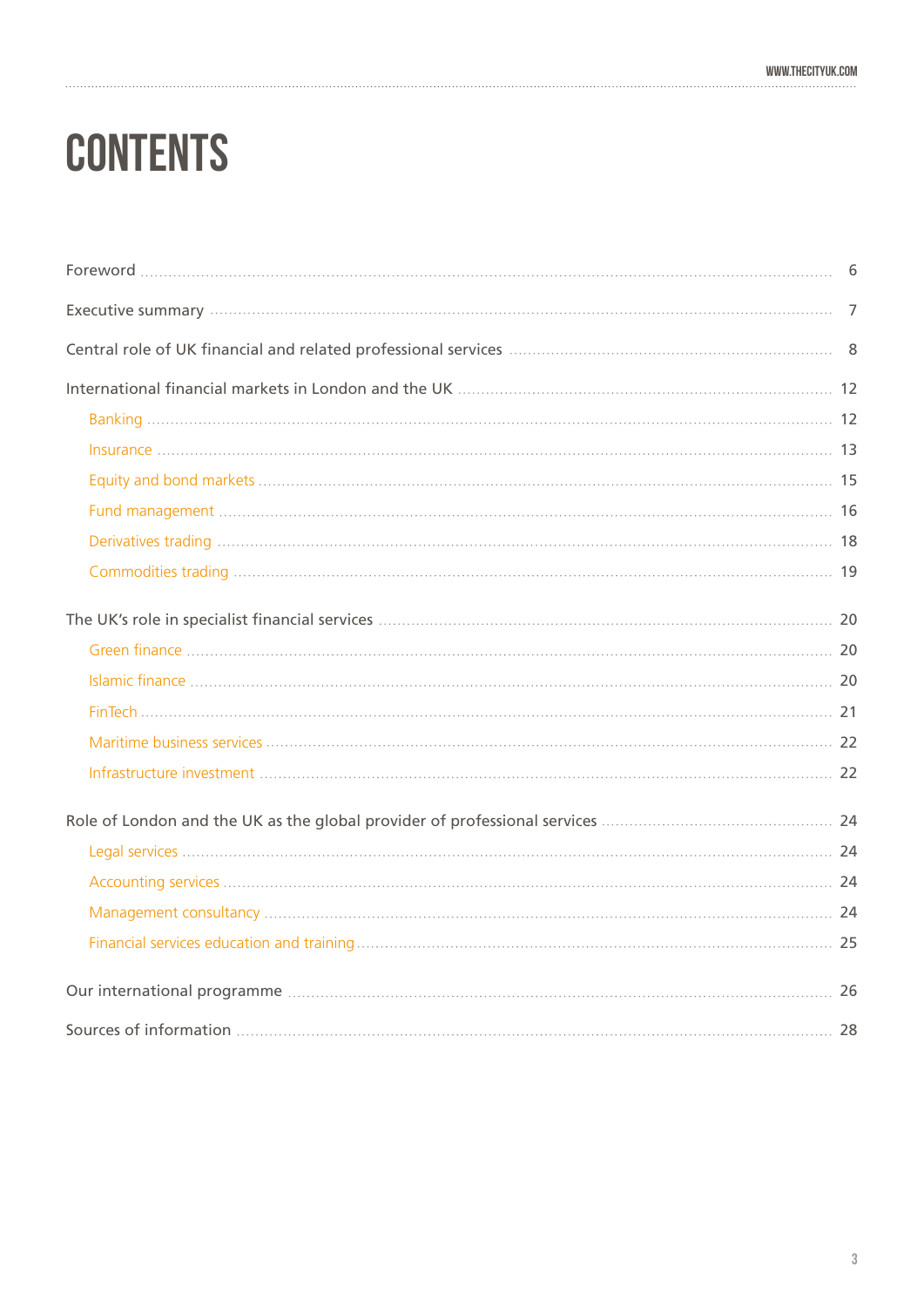## KEY FACTS ABOUT THE UK AS AN INTERNATIONAL FINANCial CENTRE

TRADE SURPLUS IN 2019



UK-BASED FINANCIAL SERVICES **S77BN** 

UK-BASED FINANCIAL AND RELATED PROFESSIONAL SERVICES **\$101.7BN** 

LARGEST GLOBAL NET EXPORTERS OF FINANCIAL SERVICES IN 2019

UNITED KINGDOM



**SWITZERLAND** 

 $\ddot{\phantom{1}}$ 

UNITED STATES



SINGAPORE



## THE UK IS THE LEADING FOREIGN EXCHANGE MARKET



AROUND 2.5 TIMES AS MANY US DOLLARS ARE TRADED IN THE UK AS IN THE US

LONDON IS RANKED AS THE 5TH LEADING MARITIME CAPITAL IN THE WORLD

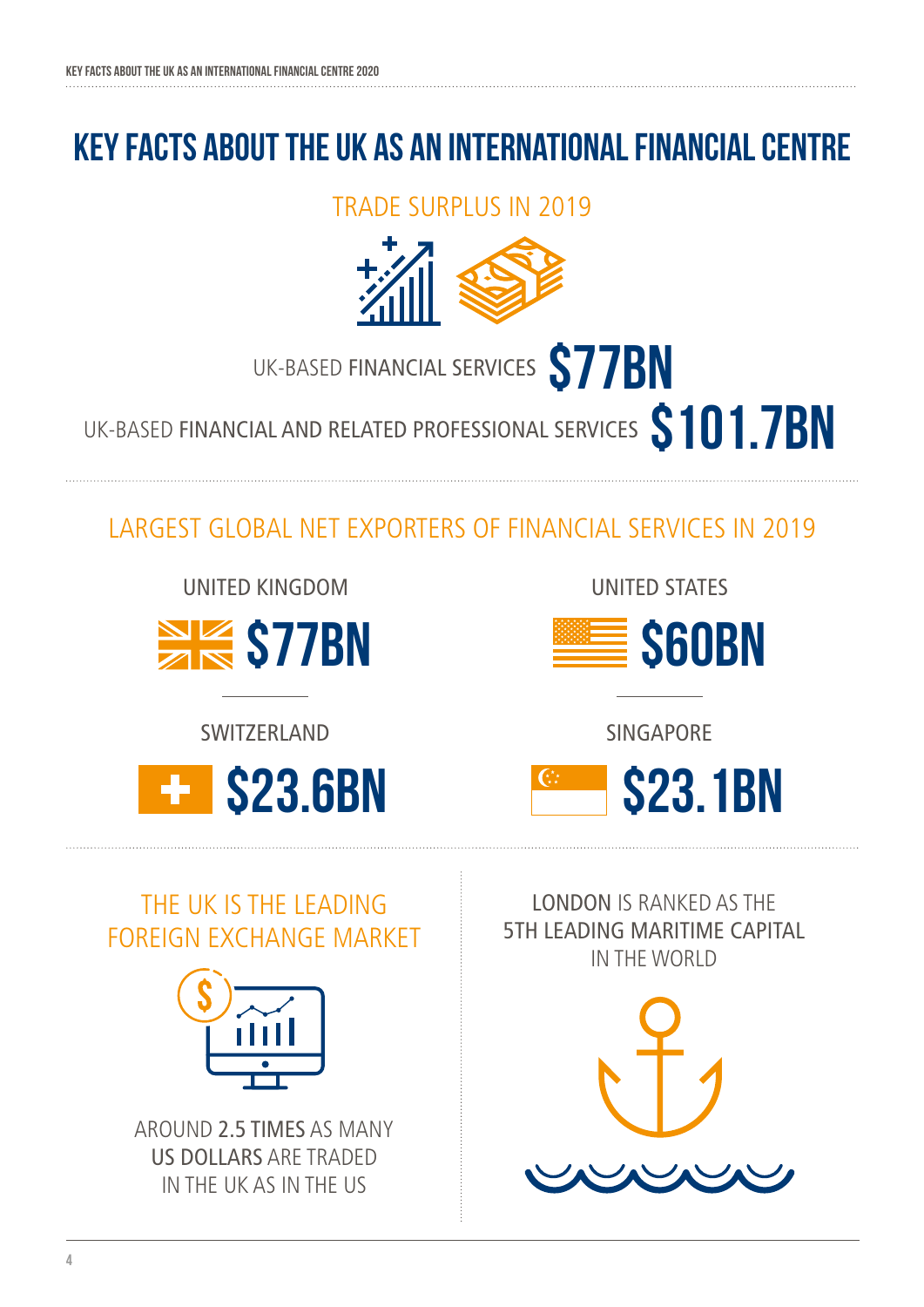



THE US IS THE LARGEST SINGLE DESTINATION FOR THE UK'S FINANCIAL SERVICES EXPORTS, ACCOUNTING FOR 30.2% OF TOTAL FINANCIAL SERVICES EXPORTS (2019), WITH THE EU MEMBER STATES ACOUNTING FOR 34.3% OF TOTAL SECTOR EXPORTS

## RELATED PROFESSIONAL SERVICES\*



THE UK LEGAL SECTOR IS THE LARGEST IN FUROPE WITH **£36.8BN** REVENUE

NET EXPORTS FROM UK ACCOUNTING SERVICES TOTALLED **£308M** 

IN BUSINESS MANAGEMENT AND MANAGEMENT CONSULTING NET EXPORTS TOTALLED **£13.2BN** 

\*ALL FIGURES FROM 2019

## UK FINTECH

THE UK FINTECH SECTOR GENERATED **£6.6BN** IN REVENUE AND EMPLOYED 76,500 AS OF THE FIRST HALF OF 2020



UK FINTECHS RECEIVED **£20.1M** FROM INVESTORS IN 2019, UP FROM £15M IN 2017

## GREEN FINANCE ISLAMIC FINANCE



THE UK IS THE HIGHEST-RANKED EUROPEAN COUNTRY IN THE ISLAMIC FINANCE COUNTRY INDEX (17TH OVERALL)

ASSETS OF UK-BASED INSTITUTIONS OFFERING ISLAMIC FINANCE SERVICES  $=$  \$7.3BN

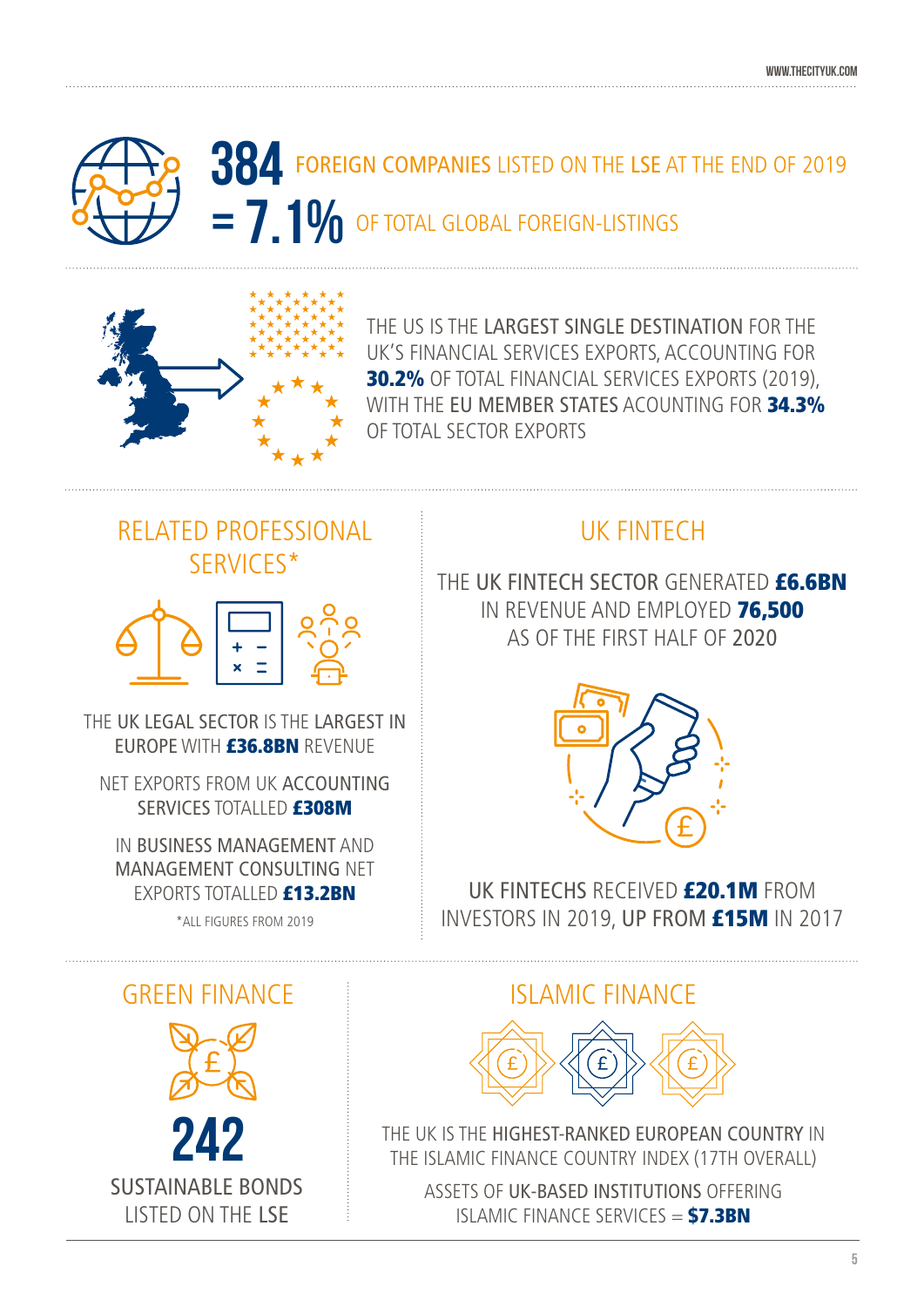## **FOREWORD**

In economic terms, 2020 has been a year unlike any other in living memory. Policies introduced to contain the Covid-19 pandemic have had major economic consequences across advanced and emerging economies alike and triggered a collapse in international travel, trade and investment. This report, featuring historical data as usual, does not attempt to assess the impact of the pandemic on UK trade. Instead, it provides evidence of the UK's ongoing position as the world's leading international financial and related professional services centre.

Financial and related professional services is one of the UK's most successful industries, and its international competitiveness allows it to continue to make a strong contribution to the domestic economy. The UK's financial services trade surplus totalled \$77bn (equivalent to £60.3bn) in 2019, making the UK the world's largest net exporter of such services. Moreover, the UK retains the leading share of trading in many international financial markets, such as foreign exchange trading, cross border bank lending and international insurance premium income.

Metrics such as these are a testament to the UK's global competitive advantage in financial services, and this report demonstrates the country's role as the world's most internationally-oriented, full-scale hub for such services. The UK's strength in this area is derived not only from the high volume and value of transactions, but also the breadth of services and expertise available—the 'ecosystem' effect. This ranges from green finance to Islamic finance, and is supported by an extensive network of professional services related to financial services: legal, accounting and consulting. It is also spread throughout the country, not just concentrated in London; just under half of the industry's exports originated in reigons and nations outside London.

Financial education and training also features prominently among the UK's offerings in this area, emphasising not only the importance of talent to the industry's competitiveness, but also the industry's own role in continuing to foster and develop that talent. This research is intended to highlight not only the industry's scale—as demonstrated by key data points but also provide a sense of this scope.

#### **Anjalika Bardalai**

Chief Economist & Head of Research, TheCityUK

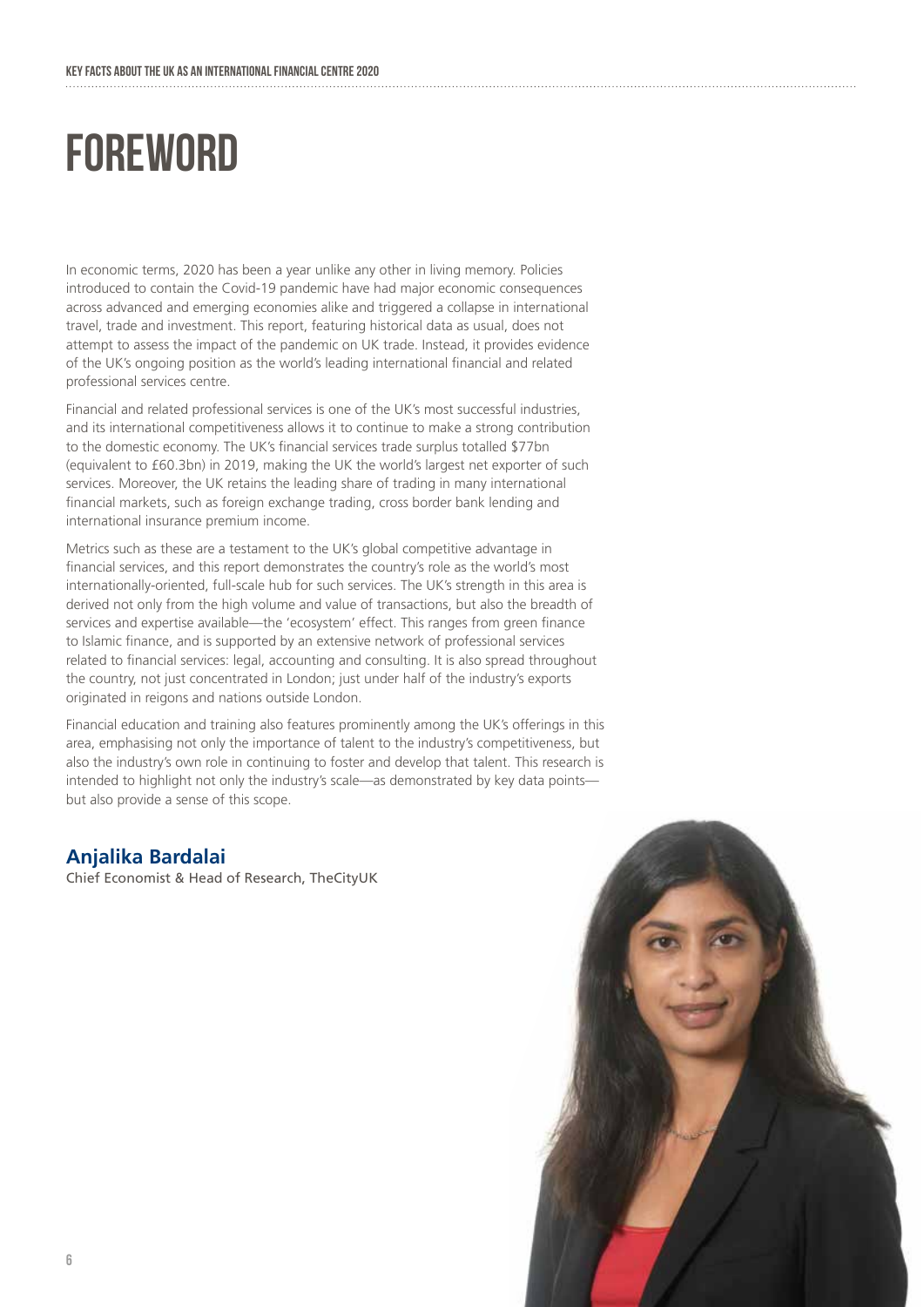## EXECUTIVE SUMMARY

- The UK is one of the world's leading international financial and related professional services hubs, with London central to this position. This report uses the latest available annual data (2018-19) to highlight a number of measures and markets that demonstrate the UK's role as an international financial centre. As such, it does not attempt to measure the impact of the Covid-19 pandemic on international trade.
- The UK's trade surplus in financial and related professional services is estimated to be \$101.7bn (£79.7bn). The magnitude of exports relative to imports indicates that the industry is highly competitive globally.
- Financial services trade is conducted primarily with other advanced economies. The US is the largest single destination for the UK's financial services exports, accounting for 30.2% of total financial services exports. As a bloc, EU member states accounted for 34.3% of total sector exports.
- The UK maintains a globally leading share of a number of financial markets. For example, it has 15% of the global total of cross-border bank lending. London is a centre for foreign banks, with around 250 foreign banks or branches in the city.
- Around 2.5 times as many dollars are traded in the UK as in the US. Overall, the UK has 43% of the global total of foreign-exchange turnover.
- The UK insurance sector is the biggest in Europe and fourth largest in the world. UK insurance premiums represented around one-quarter of premiums in advanced European economies and 5.8% of global premiums.
- London's importance as a centre for global equity trading is illustrated by the 384 foreign companies listed on the London Stock Exchange (LSE) at the end of 2019, accounting for 7.1% of total global foreign listings. The LSE had a 4.4% share of global equity market capitalisation and 2% of global equity trading by value. The UK's equity market capitalisation-to-GDP ratio is one of the highest among G7 countries, at 148%.
- The UK is one of the largest markets in the world for fund management, behind only the US. UK assets under management totalled a record \$12.6trn (£9.9trn) in 2019, and the sector has a strong international orientation.
- The UK plays a leading role in a number of specialist areas of financial services. Green finance, Islamic finance and maritime financial services are all sectors where the UK has been at the forefront of development.
- London's role as the world's leading international financial hub and the presence of a strong and fast-growing technology sector have helped boost the UK's position as a global FinTech leader. The UK FinTech market generated revenue worth £6.6bn and employed 76,500 people as of the first half of 2020. The average amount of capital UK FinTechs received from investors was £20.1m in 2019, up from £15m in 2017.
- The UK is a major centre for the professional services that support financial services, such as legal, accounting and management consulting. Together, these sectors comprise the financial and related professional services ecosystem that is integral to the UK's global competitiveness.
- The UK legal services sector is the largest in Europe and second largest globally. At £36.8bn, UK legal services revenue accounted for 5% of the global total in 2019.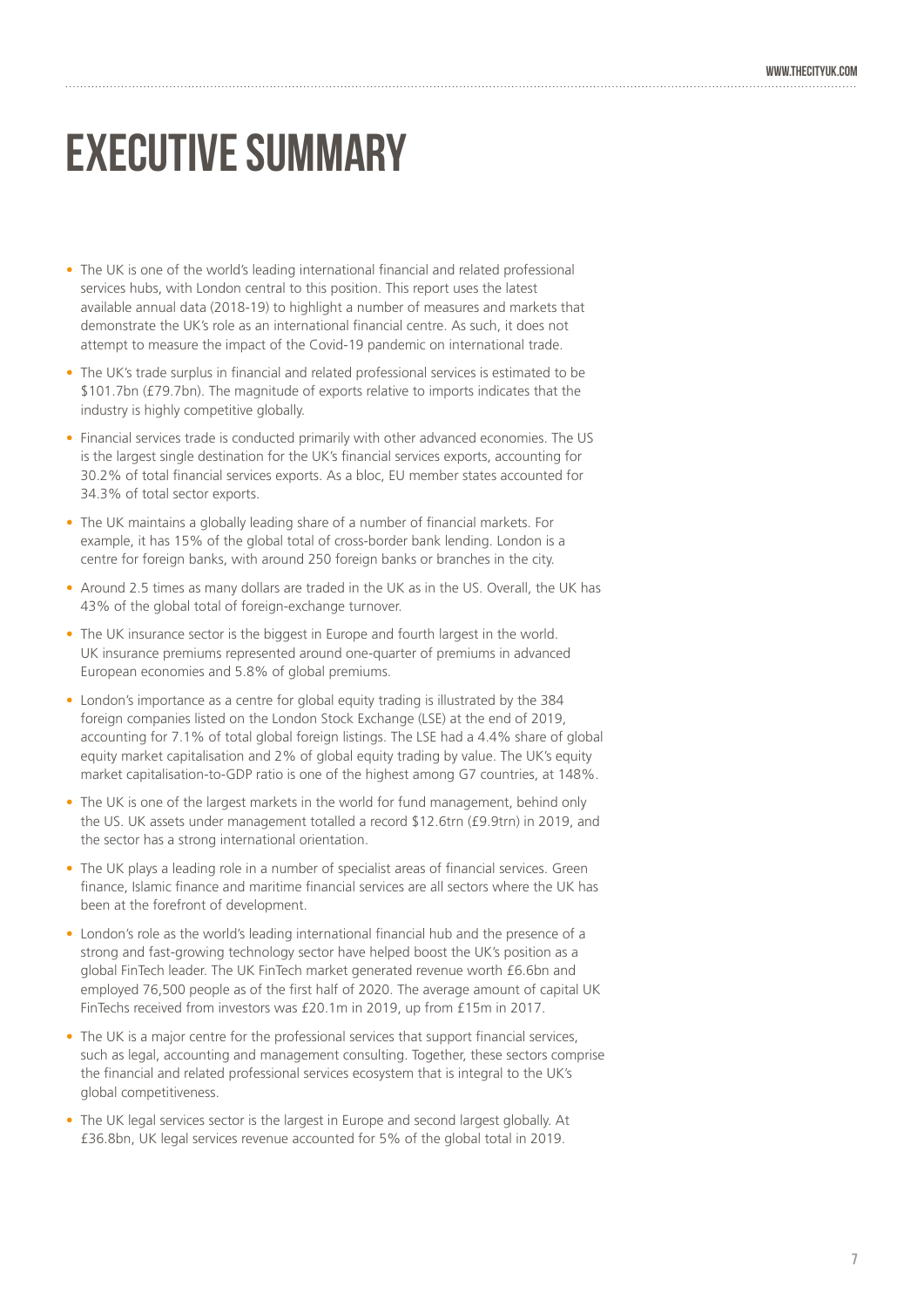## CENTRAL ROLE OF UK FINANCIAL AND RELATED PROFESSIONAL SERVICES

The UK is a major global hub for international wholesale finance, and as such, the financial and related professional services industry is strategic national asset for the UK. Within the UK, the importance of London is core to its international position, but other cities such as Edinburgh and Glasgow in Scotland; Birmingham, Bristol, Leeds, Liverpool, Manchester and Sheffield in England; Cardiff in Wales; and Belfast in Northern Ireland are also important financial centres.

A strong London is good for the economies across the UK, but it is very much a symbiotic relationship. Strong regional and national centres increase the global appeal of London by widening the talent pool and offering growth opportunities for financial and related professional services firms. Indeed, research by TheCityUK shows that just under half of the industry's exports originated in regions and nations outside London.<sup>1</sup>

#### The UK – the leading net exporter of financial services across the world

The UK's financial services trade surplus of  $$77$ bn (equivalent to  $£60.3$ bn)<sup>2</sup> in 2019 was nearly the same as the combined surpluses of the next two leading countries (the US and Switzerland);<sup>3</sup> for more information see Figure 1. When the estimated trade surplus for related professional services – legal services, accountancy and management consultancy – is also taken into account, this figure climbs to around \$101.7bn (equivalent to £79.7bn).<sup>4</sup>



**Figure 1:** Largest global net exporters of financial services, 2019 **Source:** TheCityUK calculations based on UNCTAD data

1 TheCityUK, 'Exporting from Across Britain: financial and related professional services 2020', (November 2020), available at: https://www.thecityuk.com/assets/2020/Reports/45688b5f40/Exporting-from-across-Britain-Financial-and-related-professionalservices-2020-v2.pdf

2 All currency conversions in this report have been made using the average annual exchange rate for the relevant year 3 TheCityUK calculations based on UNCTAD, 'Data Centre', (October 2020), available at:

http://unctadstat.unctad.org/wds/ReportFolders/reportFolders.aspx 4 TheCityUK estimates based on Office for National Statistics, '03 Trade in services, the Pink Book', (30 October 2020), available at: https://www.ons.gov.uk/economy/nationalaccounts/balanceofpayments/datasets/3tradeinservicesthepinkbook2016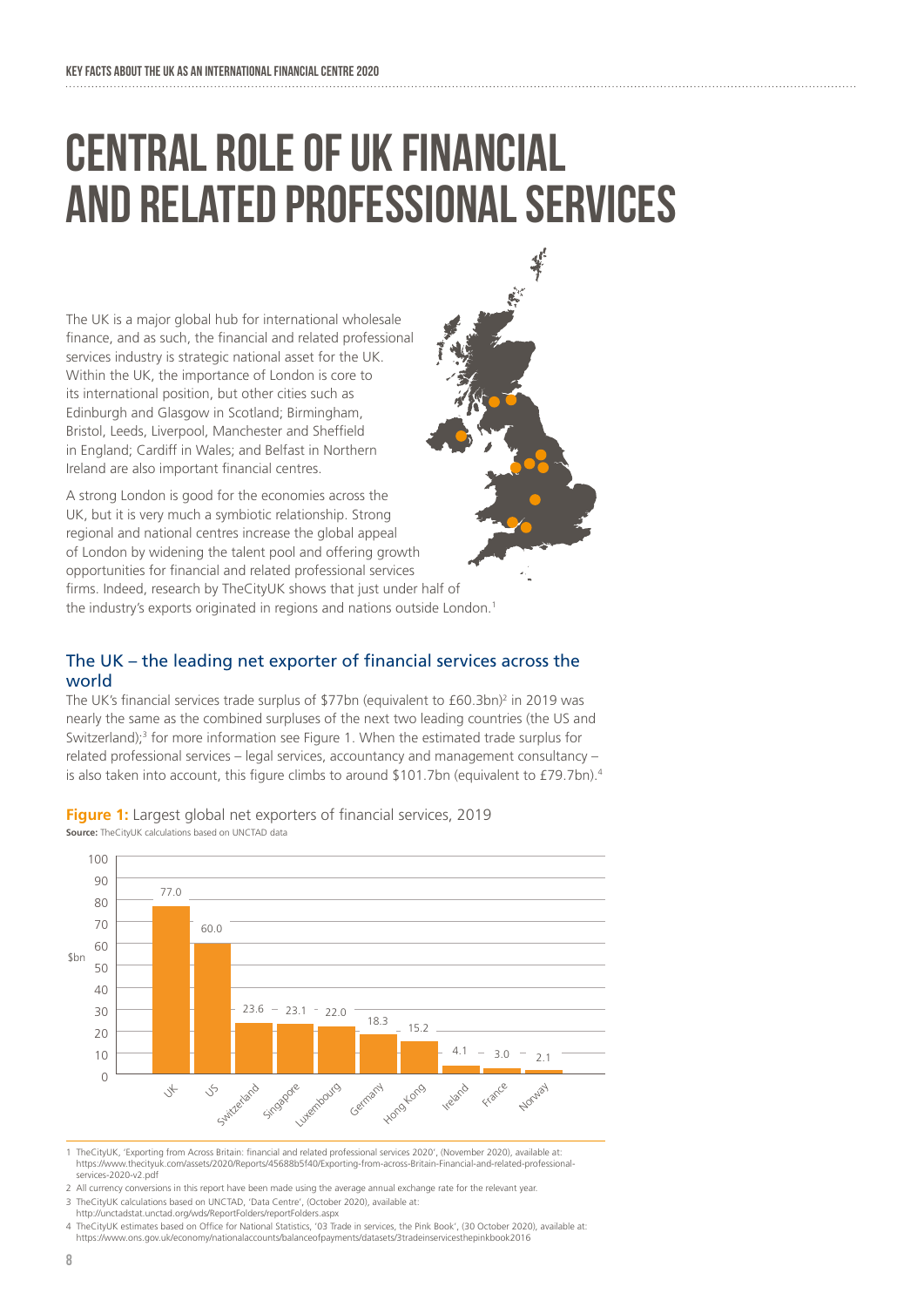The UK's largest trading partners are the US and EU member states. The US and EU combined account for 64.5% of the UK's total financial services exports (Figure 2).5



**Figure 2:** UK financial services exports by major countries, % of world, 2019 **Source:** TheCityUK calculations based on ONS data

The UK has a strong record in managing financial and related professional services business from developed economies. Developing economies also require financial services to achieve further progress in industrial development, infrastructure investment, poverty reduction and promotion of financial inclusion. The volume of trade with these countries has significant potential for growth due to the rise in the importance of emerging markets to the global economy (Figure 3).<sup>6</sup> The UK has been able to support them through its leading role in many international financial markets.

**Figure 3:** World GDP (based on purchasing power parity) % **Source:** TheCityUK calculations based on International Monetary Fund data



5 TheCityUK calculations based on Office for National Statistics, '09 Geographical breakdown of the current account, the Pink Book', (30 October 2020), available at: https://www.ons.gov.uk/economy/nationalaccounts/balanceofpayments/ datasets/9geographicalbreakdownofthecurrentaccountthepinkbook2016

6 International Monetary Fund, 'World Economic Outlook Databases', (13 October 2020), available at: https://www.imf.org/en/Publications/SPROLLs/world-economic-outlook-databases#sort=%40imfdate%20descending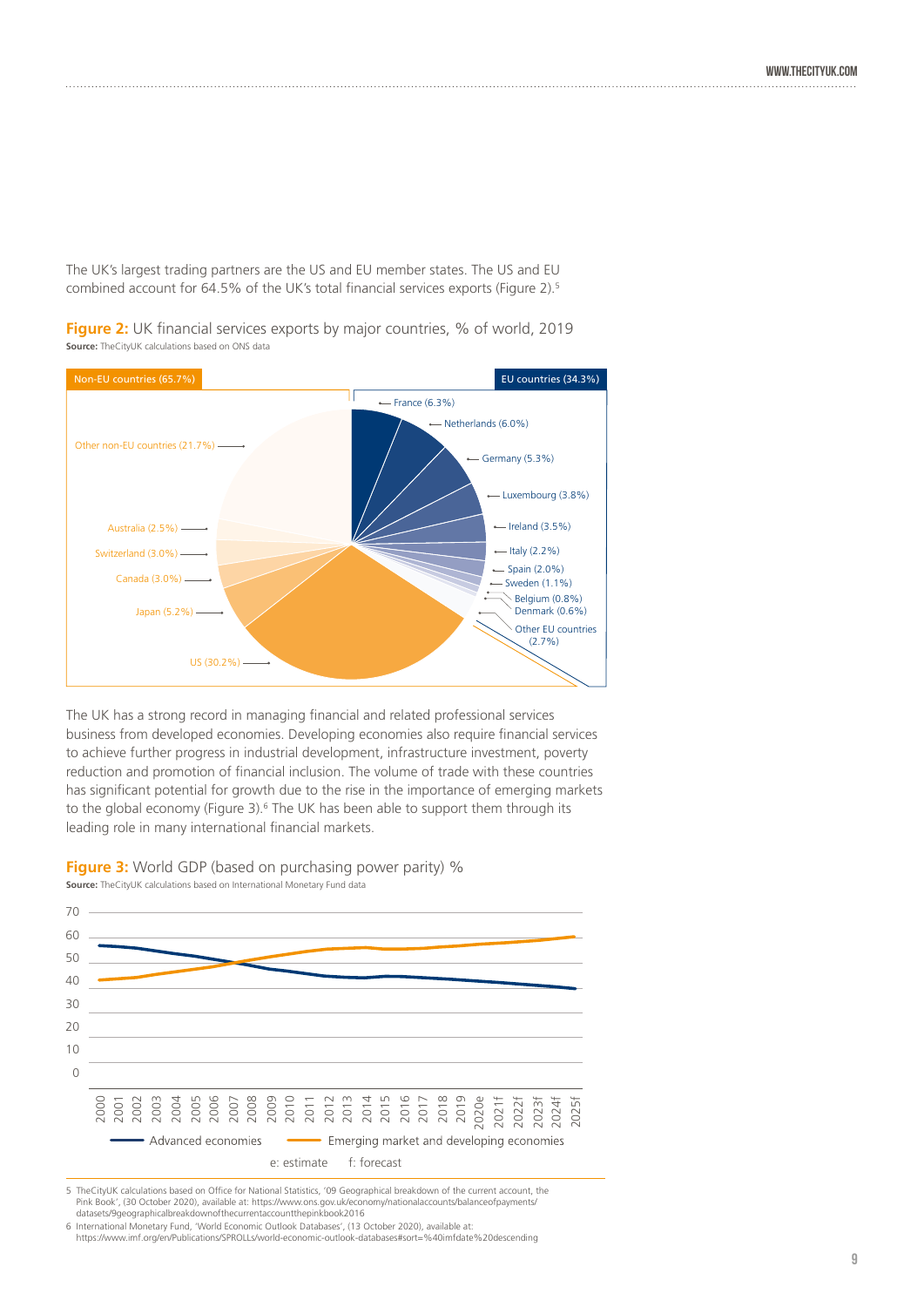#### Rankings of global financial centres

London is generally considered one of only two full-scale international financial services hubs globally—the other being New York. For example, according to Z/Yen's Global Financial Centres Index<sup>7</sup>, a widely accepted source for ranking financial centres globally, London currently ranks second as an international financial services centre.

The co-location of banking, insurance, fund management, securities, derivatives, foreign exchange expertise, and human talent and capacity all combine with market infrastructure to support London.

The number of financial centres conducting international business is growing. While London and New York are long established international financial centres, Asian centres such as Singapore, Hong Kong and Tokyo have evolved into well-developed regional hubs.

At the next level, there are a series of emerging regional hubs, including the likes of Shanghai and Mumbai.

There are also specialist hubs and local centres which have a strong but more limited international footprint, such as Frankfurt, San Francisco, Tel Aviv and Zurich. A welltargeted specialist local or regional offer can bring success for emerging international financial centres as they seek to develop niches or provide a particular set of products. For example, Dublin and Luxembourg have defined their business by successfully pursuing a focused strategy.

Regional and specialist international financial centres have challenged larger ones to be more innovative and to respond to competitive dynamics. Part of the constant challenge to remain competitive comes from a re-definition of the basis of competitive advantage. While factors such as location relative to time zones, language, rule of law and culture are important components of a competitive offering, they no longer tell the full story. Regulatory and supervisory coherence, tax policy, deep pools of talent, and political recognition and support are also part of the mix and may create a differentiated momentum over time. As global trade and investment grows in new directions, international financial centres will adapt to reflect new needs and opportunities.

Working with other financial centres has helped develop the international networks of UK-based firms, allowing them to expand their international business. In return, the UK has provided access to its markets and expertise for overseas companies, and has acted as a template for many developing centres. This is helping to build a stronger and more prosperous global economy.

#### **The World Alliance of International Financial Centres**

TheCityUK is a member of the World Alliance of International Financial Centres (WAIFC), a new grouping of international financial centres from both developed and developing countries. The WAIFC provides an important forum through which different international financial centres can exchange insights and best practices, pursue cooperation and explore how international financial centres can best support economic growth.

WAIFC members include international financial centres from Europe, North America, Eurasia, Asia Pacific, the Middle East and Africa. Together, members have worked on a series of projects which explored how international financial centres are facilitating the development of FinTech solutions, green investment and infrastructure projects, funding for SMEs and the role of financial centres in financing the economy.

Since the onset of Covid-19, the WAIFC has begun work on a project to explain how international financial centres can best contribute to a global economic recovery, whether by supporting sustainable growth, SMEs, or by pushing for more regulatory co-operation to remove regulatory barriers to trade and encouraging more international trade and investment. The WAIFC provides an important opportunity to draw together the diverse expertise and capabilities located within IFCs worldwide to promote broader economic development objectives.

7 Z/Yen, Long Finance and FS Club, 'The Global Financial Centres Index 28', (25 September 2020), available at: https://www.longfinance.net/programmes/financial-centre-futures/global-financial-centres-index/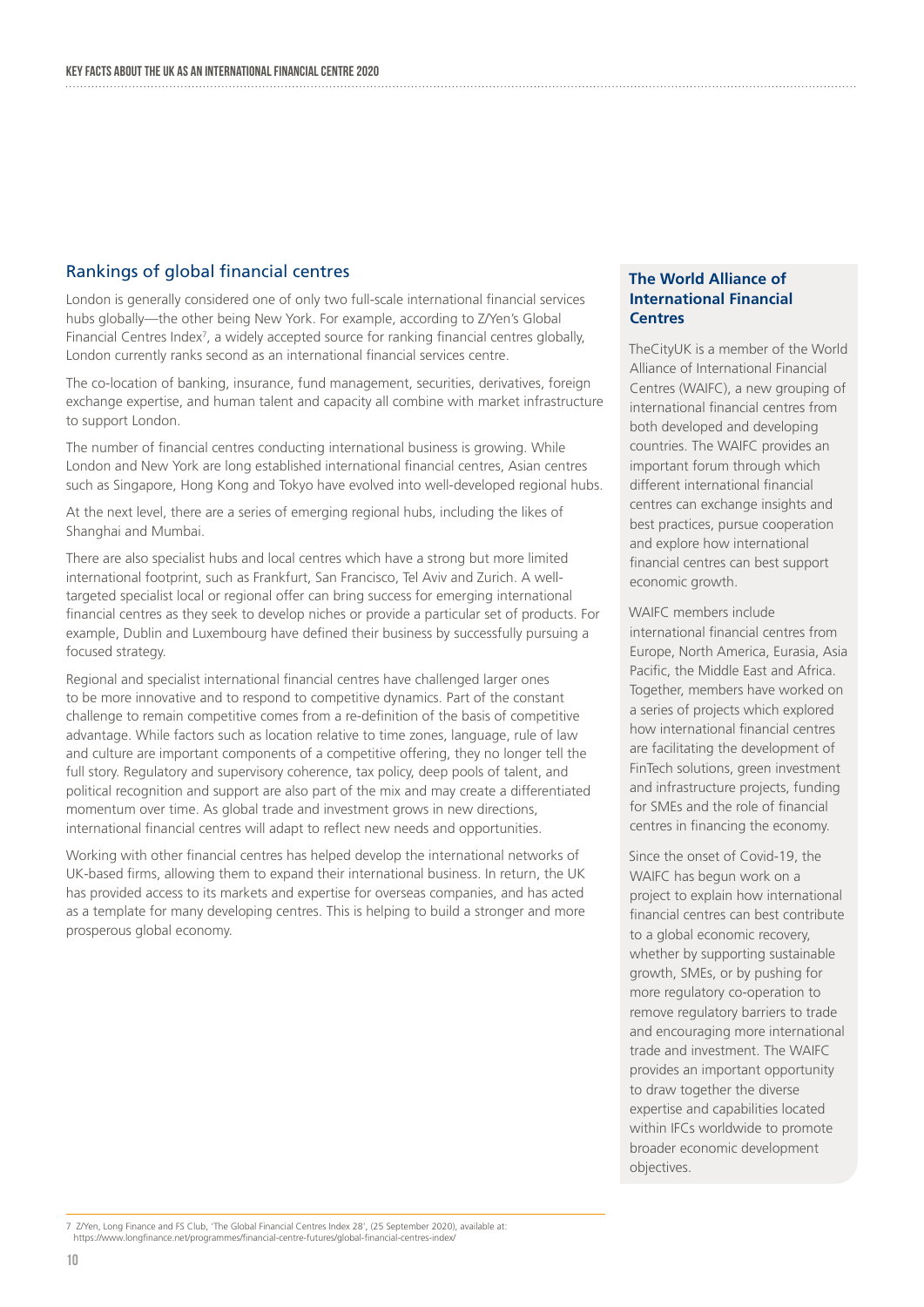#### **Figure 4:** Financial centre indicators, share by country (%)

**Source:** TheCityUK calculations based on data from Bank for International Settlements, Willis Towers Watson, Investment Company<br>Institute, Insurance Europe, The General Insurance Association of Japan, The Life Insurance A

|                                                              | <b>UK</b>       | US. | Japan          | France         | Germany        | Singapore      | Hong Kong    | Others |
|--------------------------------------------------------------|-----------------|-----|----------------|----------------|----------------|----------------|--------------|--------|
| Cross-border<br>bank lending<br>(Q2 2020)                    | 15              | 10  | 13             | 10             | $\overline{7}$ | $\overline{2}$ | 5            | 38     |
| Foreign<br>exchange<br>turnover<br>(Apr 2019)                | 43              | 17  | 5              | $\overline{2}$ | 1              | 8              | 8            | 17     |
| Interest rate<br>OTC derivatives<br>turnover<br>(Apr 2019)   | 50              | 32  | $\overline{2}$ | $\overline{2}$ | $\mathbf{1}$   | $\overline{2}$ | $6\,$        | 6      |
| Conventional<br>fund<br>management<br>(end-2019)             | 6               | 46  | $\overline{7}$ | $\overline{4}$ |                | $-$            | --           |        |
| Insurance<br>premium<br>(end-2019)                           | $6\phantom{1}6$ | 39  | $\overline{7}$ | $\overline{4}$ | $\overline{4}$ | $\circ$        | $\mathbf{1}$ | 38     |
| International<br>debt securities<br>outstanding<br>(Q1 2020) | 13              | 9   | $\overline{2}$ | 6              | 5              | $\mathbf{1}$   | 1            | 63     |

#### **Figure 5:** UK share of financial markets (%)

**Source:** TheCityUK calculations based on data from Bank for International Settlements, Willis Towers Watson, Investment Company<br>Institute, Insurance Europe, The General Insurance Association of Japan, The Life Insurance A

|                                                 | 2001 | 2004 | 2007           | 2010 | 2011       | 2012       | 2013 | 2014                     | 2015           | 2016           | 2017              | 2018              | 2019 | $2020*$ |
|-------------------------------------------------|------|------|----------------|------|------------|------------|------|--------------------------|----------------|----------------|-------------------|-------------------|------|---------|
| Cross-border<br>bank lending                    | 19   | 20   | 20             | 18   | 19         | 19         | 17   | 18                       | 17             | 16             | 17                | 17                | 16   | 15      |
| Foreign<br>exchange<br>turnover                 | 32   | 32   | 35             | 37   | $\sim$ $-$ | $\sim$ $-$ | 41   | $\overline{\phantom{a}}$ | $\sim$ $-$     | 37             | $\sim$ $-$        | $-$               | 43   |         |
| Interest<br>rate OTC<br>derivatives<br>turnover | 35   | 42   | 44             | 47   | $\sim$ $-$ | $\cdots$   | 50   | $\cdots$                 | $\sim$ $-$     | 39             | $\qquad \qquad -$ | $\qquad \qquad -$ | 50   |         |
| Conventional<br>fund<br>management              | 8    | 8    | $\overline{9}$ | 8    | 8          | 8          | 8    | $\overline{7}$           | $\overline{7}$ | $\overline{7}$ | 6                 | 6                 | 6    |         |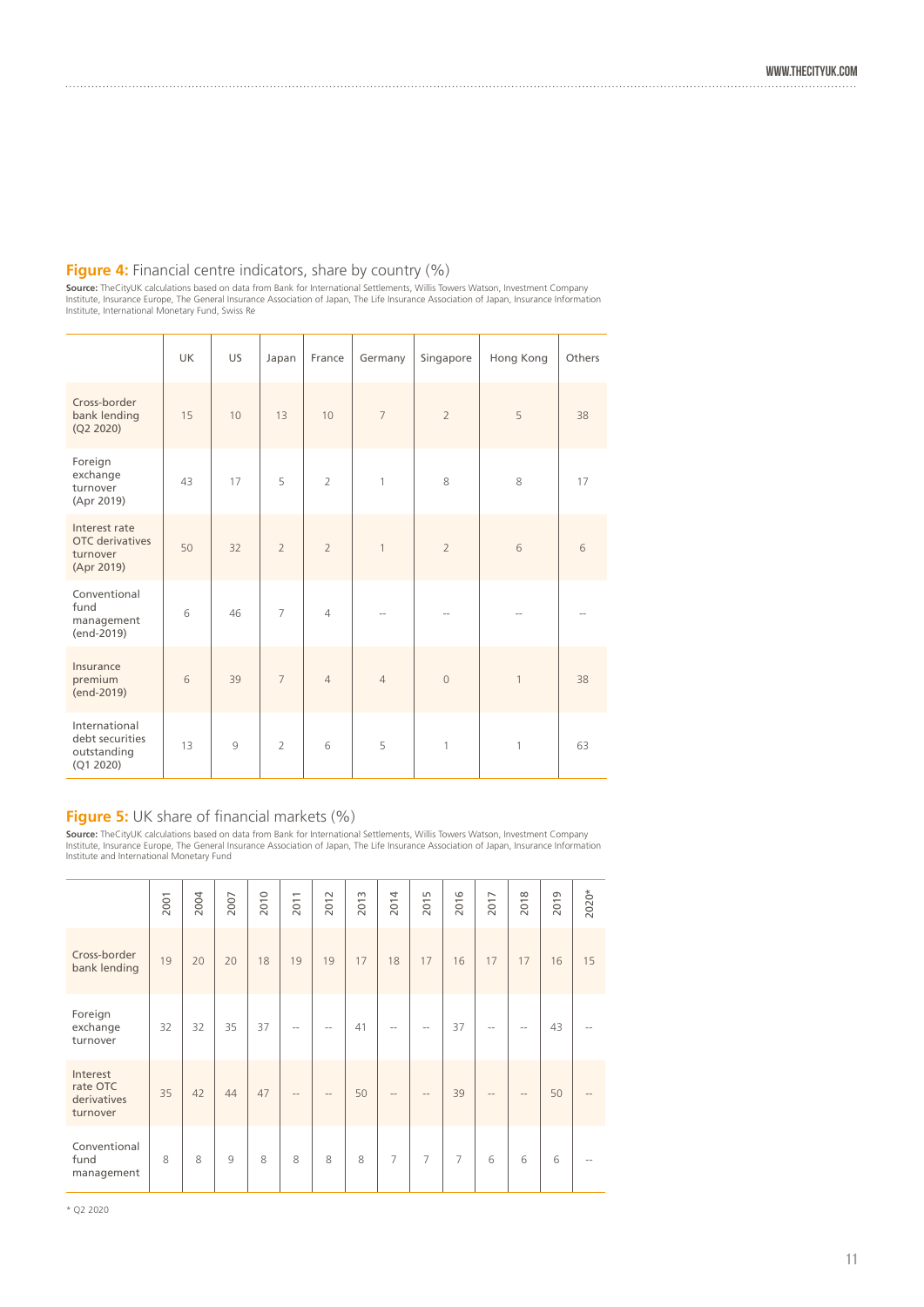## INTERNATIONAL FINANCIAL MARKETS IN LONDON AND THE UK

### Banking

Indicators of the UK's strong international position include:

**Size of the industry:** UK banking sector assets totalled \$10.2trn (equivalent to £8trn) at the end of 2019, the fifth largest in the world and the second largest in Europe, just behind France (\$11.4trn), and ahead of Germany (\$10trn) and Italy (\$4.3trn); for more information see Figure 6. Around half of UK banks' assets are denominated in sterling; the remainder are foreign-currency based.8

**Figure 6:** Largest banking centres' assets, \$bn, end-2019

| <b>Banking centre</b> | Bank assets, \$bn, end-2019 |
|-----------------------|-----------------------------|
| China                 | 42,000                      |
| $US*$                 | 18,900                      |
| Japan                 | 11,800                      |
| France*               | 11,400                      |
| <b>UK</b>             | 10,200                      |
| Germany*              | 10,000                      |
| Italy*                | 4,300                       |

\*Measured as of Q1 2020

**Source:** National central banks

**Cross-border banking:** the UK is the world's largest centre for cross-border banking, with 15% of the outstanding value of international bank lending in the second quarter of 2020. It was also the largest centre for cross-border borrowing (18%); for more information see Figure 7.<sup>9</sup> London is a centre for foreign banks, with around 250 foreign banks or branches in the city.<sup>10</sup>

**Figure 7:** International bank lending and borrowing, % share, Q2 2020 **Source:** TheCityUK calculations based on Bank for International Settlements data

| Country        | Lending        | Borrowing      |
|----------------|----------------|----------------|
| <b>UK</b>      | 15             | 18             |
| Japan          | 13             | 5              |
| <b>US</b>      | 10             | 13             |
| France         | 10             | 12             |
| Germany        | $\overline{7}$ | $\overline{7}$ |
| Hong Kong      | 5              | $\overline{4}$ |
| China          | $\overline{4}$ | 5              |
| Netherlands    | $\overline{4}$ | 3              |
| Canada         | 3              | $\overline{2}$ |
| Switzerland    | 3              | 3              |
| Singapore      | $\overline{2}$ | $\overline{2}$ |
| Spain          | $\overline{2}$ | $\mathbf{1}$   |
| Luxembourg     | $\overline{2}$ | $\overline{2}$ |
| Cayman Islands | $\overline{2}$ | $\overline{2}$ |
| Australia      | $\overline{2}$ | 3              |
| Others         | 17             | 17             |
|                |                |                |

8 TheCityUK calculations based on Bank of England, 'B Monetary financial institutions' balance sheets, income and expenditure', (October 2020), available at: https://www.bankofengland.co.uk/boeapps/database/index. asp?Travel=NIxSTxTBx&levels=2&XNotes=Y&B50507XNode50507.x=15&B50507XNode50507.y=13&C=L9V&C=LB4&Nodes=X50507X5<br>0508X50573X50618X50661X50750X50815X50765X50766X50773X50790&SectionRequired=B&HideNums=-1&ExtraInfo=false#BM

9 TheCityUK calculations based on Bank for International settlements, 'A2: Cross-border positions, by location of reporting bank and sector of counterparty', (20 October 2020), available at: https://www.bis.org/statistics/bankstats.htm?m=6%7C31%7C69

10 TheCityUK estimates based on Association of Foreign Banks, (October 2020), available at: http://www.foreignbanks.org.uk/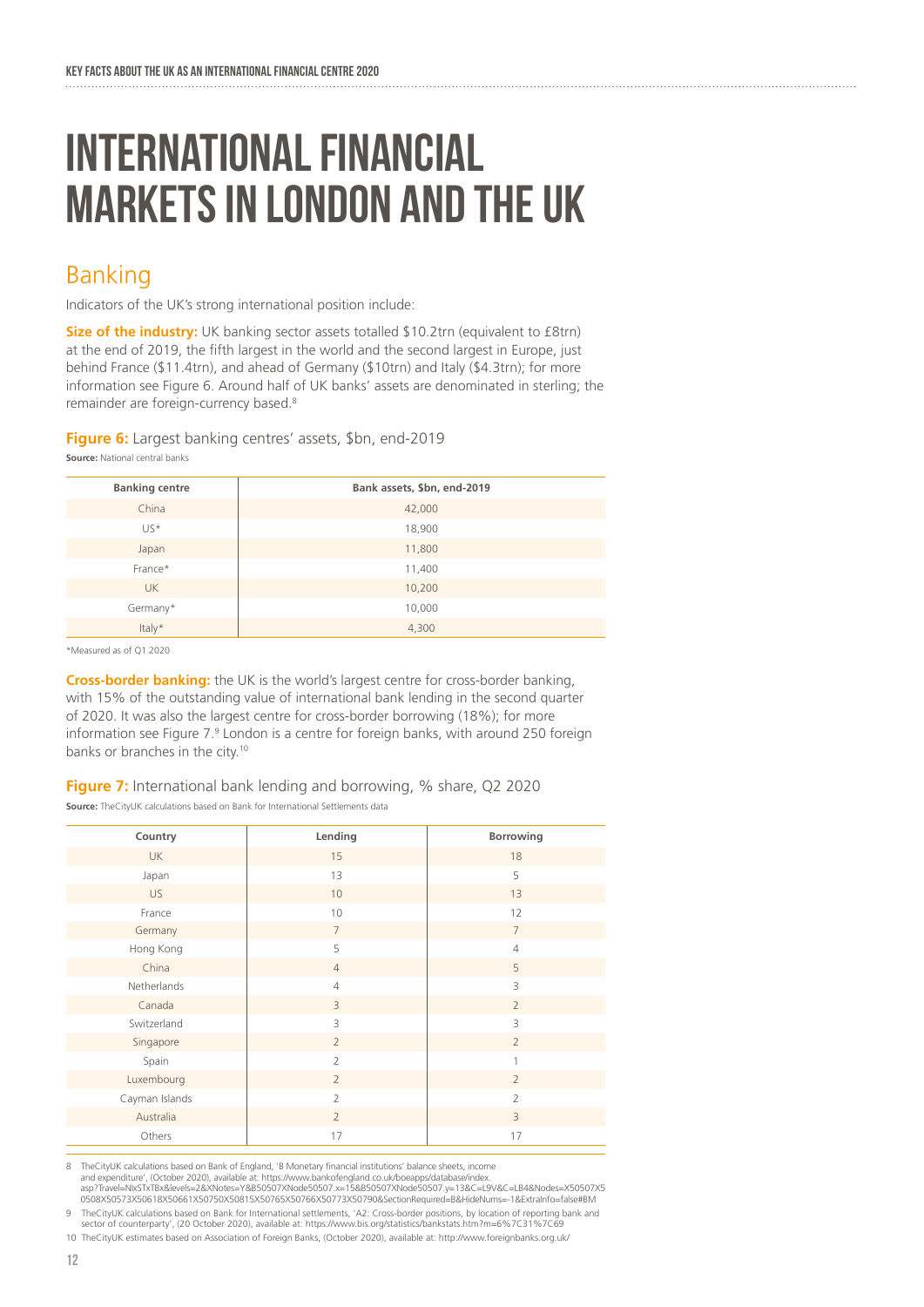**Private and investment banking:** London is one of the most important centres for private and investment banking. Many international banks have their private and investment banking business in the UK, including Bank of America, Credit Suisse, Goldman Sachs, J.P. Morgan, Morgan Stanley, RBC Capital Markets and UBS.

According to data from the Bank for International Settlements, the UK accounted for 43% of global foreign exchange trading in April 2019, well ahead of the US (17%), Singapore (8%), Hong Kong (8%) and Japan (5%); for more information see Figure 8. The bulk of the UK's daily turnover averaging \$3.6trn (equivalent to £2.8trn) in April 2019 was transacted in London. Around 2.5 times as many US dollars are traded on the foreign exchange market in the UK than in the US.<sup>11</sup> London is also a global leader in offshore renminbi trading. While London accounted for 37.2% of total offshore renminbi transactions in February 2020, down from 43.3% in November 2019, London remains a global leader in offshore renminbi trading.12

**Figure 8:** Foreign exchange trading, % share, April 2019 **Source:** TheCityUK calculations based on Bank for International Settlements data



### **Insurance**

The UK insurance industry is the largest in Europe and fourth largest in the world, with \$366bn in premiums in 2019 (Figure 9).<sup>13</sup> It consists of insurance companies (including the specialist London Market); the Lloyd's market; intermediaries; and various specialist support professions and services.

The UK insurance market's strong international position is indicated by the fact that:

• The UK is the largest source of pension funds in Europe, with \$3.5trn (equivalent to  $£2.7$ trn) in assets under management.<sup>14</sup> The country is also the third largest source

<sup>11</sup> TheCityUK calculations based on Bank for International Settlements, 'Triennial central bank survey of foreign exchange and overthe-counter (OTC) derivatives markets in 2019: Foreign exchange turnover: D11.2 by country, 1986-2019', (8 December 2019), available at: https://www.bis.org/statistics/rpfx19.htm?m=6%7C381%7C677

<sup>12</sup> City of London Corporation and People's Bank of China, 'London RMB Business Quarterly: Issue 7', (May 2020), p.7, available at: https://www.theglobalcity.uk/PositiveWebsite/media/Research-reports/London-RMB-Business-Quarterly-May-2020-FV-2-Web.pdf 13 Swiss Re Institute, 'SIGMA No 4/2020: World insurance: riding out the 2020 pandemic storm', (9 July 2020), p.25-30, available at: https://www.swissre.com/dam/jcr:d50acbcd-ce5c-4ee9-bc60-a3c1e55f8762/sigma-4-2020-en.pdf

<sup>14</sup> Willis Towers Watson, 'Global Pension Assets Study 2020', (10 February 2020), p.13, available at: https://www. thinkingaheadinstitute.org/en/Library/Public/Research-and-Ideas/2020/01/Global-Pension-Asset-Study-2020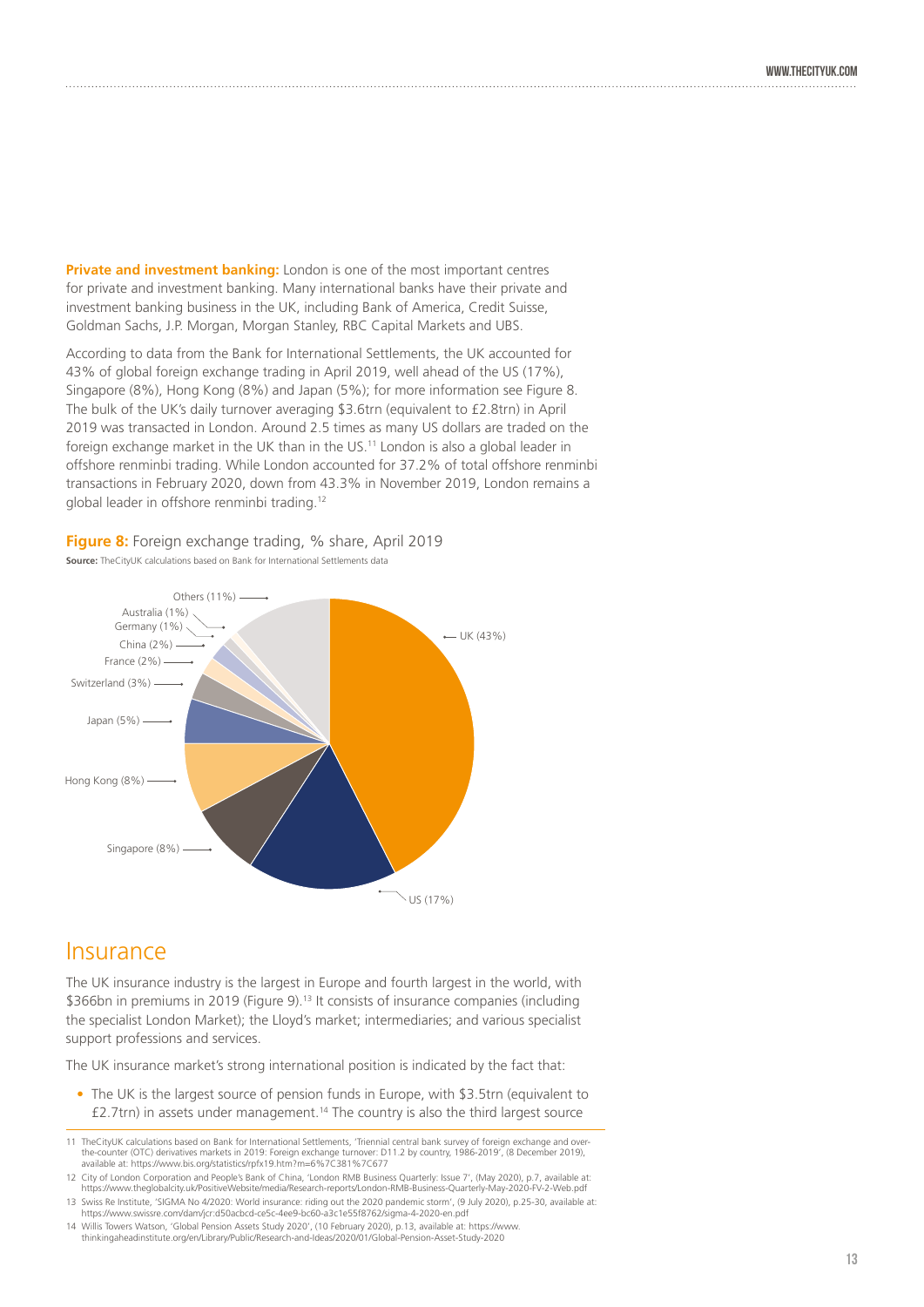of insurance funds in Europe, with \$2.2trn (equivalent to £1.7trn) in assets under management (France has \$2.7trn (equivalent to £2.1trn) and Germany has \$2.2trn (equivalent to £1.7trn)).15

- UK companies feature prominently in rankings of the world's largest insurance companies.
- The UK accounted for 5.8% of global premiums and around one-quarter of premiums in advanced European economies in 2019.16

**Figure 9:** Largest insurance markets, \$bn, 2019



**Source:** Swiss Re Institute

The London Market is a separate part of the UK insurance and reinsurance industry based in central London. The London Market consists mostly of general insurance and reinsurance and predominantly involves high exposure risks.

According to data from the International Underwriting Association of London (IUA, the representative body for insurance and reinsurance firms in London), the London company market—which comprises non-Lloyd's international and wholesale insurance and reinsurance companies operating in London—saw total annual premium growth of 4.1% over 2010-19, reaching £27.6bn in 2019 (Figure 10).17

<sup>15</sup> Insurance Europe, 'Insurance Data', (October 2020), available at: https://www.insuranceeurope.eu/insurancedata

<sup>16</sup> Swiss Re Institute, 'SIGMA No 4/2020: World insurance: riding out the 2020 pandemic storm', (9 July 2020), p.25-30, available at: https://www.swissre.com/dam/jcr:d50acbcd-ce5c-4ee9-bc60-a3c1e55f8762/sigma-4-2020-en.pdf

<sup>17</sup> International Underwriting Association of London, 'London company market statistics report 2020', (October 2020), p.4, available<br>at: https://www.iua.co.uk/IUA\_Member/Publications/London\_Company\_Market\_Statistics\_Report.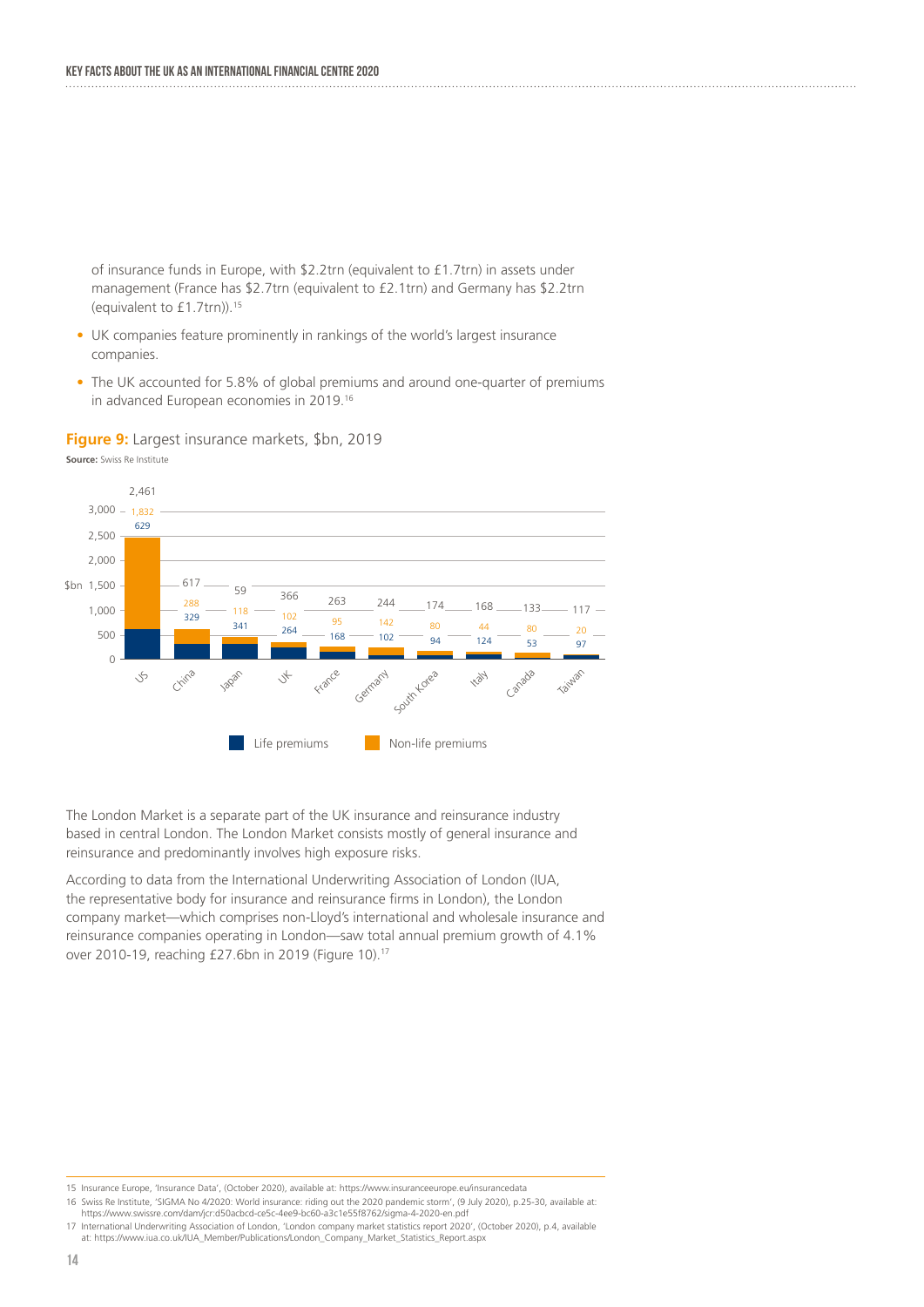

#### **Figure 10:** London company market's premium, £bn

**Source:** International Underwriting Association of London

\*'Controlled' refers to premiums generated outside London, but for London-based insurance companies (i.e. London company market).

Lloyd's of London is a corporate body and marketplace for insurance and reinsurance business in London. Lloyd's gross written premium income reached a record high of £37.5bn (equivalent to \$47.9bn) in 2019. Average annual growth of Lloyd's gross premiums has been 8.1% over the past five years.<sup>18</sup>

## Equity and bond markets

#### Equity markets

London's importance as a centre for global equity trading is illustrated by:<sup>19</sup>

- The 384 foreign companies listed on the LSE at the end of 2019, accounting for 7.1% of total global foreign listings, behind CEESG in Vienna, Colombo Stock Exchange, Chittagong Stock Exchange (721 each), New York Stock Exchange (NYSE) (505) and Nasdaq (456), and ahead of the Singapore Exchange (257) and the Hong Kong Exchanges and Clearing (177); for more information see Figure 11.
- £4.5bn (equivalent to \$5.8bn) capital raised through new issues and IPOs in 2019.<sup>20</sup>
- Its 4.4% share of global equity market capitalisation and 2% of global equity trading by value.
- The UK having one of the highest equity market capitalisation in relation to GDP of the largest countries – 148% at the end of 2019.
- The Alternative Investment Market (AIM), a sub-market of the LSE, supports smaller growth firms to raise capital through the equity market. 3,800 companies have been listed on the AIM since the sub-market's inception in 1995. These companies are from 79 countries, raising £117.8bn since then. Sixty percent of capital raised through IPOs and follow-on issuance on European growth markets were from AIM in 2019.<sup>21</sup>

<sup>18</sup> Lloyd's of London, 'Lloyd's statistics 2020 edition', (2 June 2020), p.20, available at: https://www.lloyds.com/market-resources/dataand-research/statistics-relating-to-lloyds/download-lloyds-statistics

<sup>19</sup> World Federation of Exchanges, 'Market statistics – January 2020', (January 2020), available at: https://focus.world-exchanges.org/ issue/january-2020/market-statistics

<sup>20</sup> London Stock Exchange, 'New issues and IPOs', (October 2020), available at: https://www.londonstockexchange.com/ reports?tab=new-issues-and-ipos

<sup>21</sup> London Stock Exchange, 'Celebrating 25 years of AIM: ambition growth resilience', (17 June 2020), p.4 and 16-17, available at: https://docs.londonstockexchange.com/sites/default/files/documents/AIM\_25-report\_v3.pdf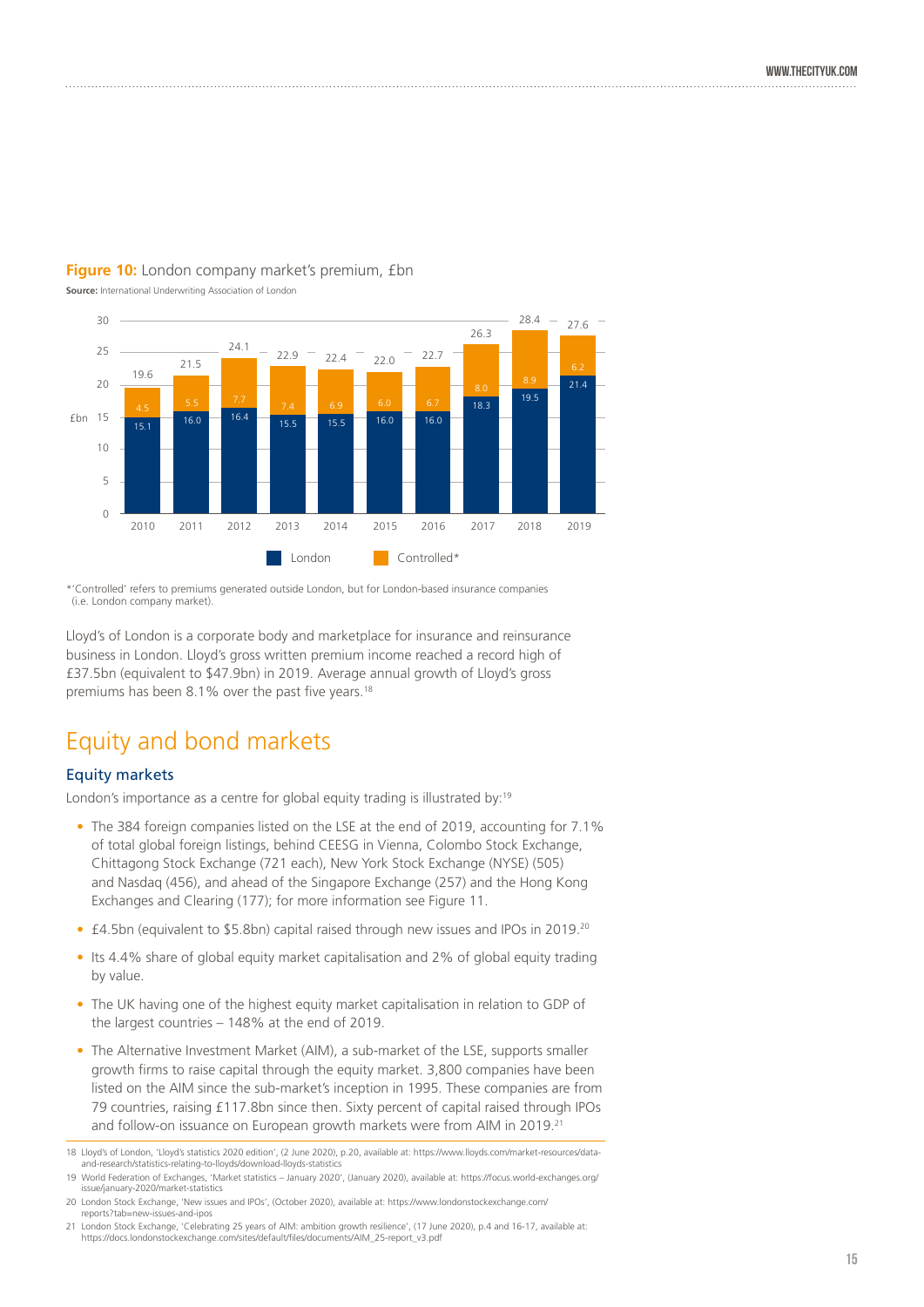#### **Figure 11:** Number of foreign companies listed, end-2019

**Source:** World Federation of Exchanges



#### Bond markets

The UK's substantial domestic market in bonds is complemented by London's continuing role as a major centre for issuance and trading of international bonds. The UK's outstanding value of international bonds was the largest in the world at the end of Q1 2020, totalling around \$3.2trn (equivalent to £2.5trn), equivalent to 12.7% of the global total.22 Eurobonds accounted for 63.4% of this.23

### Fund management

The UK is one of the largest markets in the world for fund management, behind only the US. UK assets under management totalled a record \$12.6trn (£9.9trn) in 2019. The sector has a strong international orientation reflected in the institutional presence of a broad mix of UK and foreign firms; equity and bond investments of 70.7% and 50.2% respectively in overseas markets; and management on behalf of overseas clients of funds totalling \$4.6trn (equivalent to £3.6trn) among The Investment Association (IA) members.24 Some of the key indicators of the UK's international position include:

- **Pension fund assets:** UK pension assets accounted for 7.4% of global pension assets in 2019, which was well ahead of other European countries. At 125.8%, the UK's pension assets-to-GDP ratio was among the highest in the world in that year.<sup>25</sup>
- **Mutual funds:** \$1.9trn (£1.5trn) is managed by UK mutual funds.<sup>26</sup>
- **Insurance funds:** the UK insurance industry has the fourth largest funds under management after the US, Japan and France.

<sup>22</sup> Bank for International Settlements, 'C1: Summary of debt securities outstanding', (14 September 2020), available at: https://www.bis.org/statistics/secstats.htm?m=6%7C33%7C615

<sup>23</sup> TheCityUK calculations based on Bank for International Settlements, 'United Kingdom: Debt securities issues and amounts outstanding', (14 September 2020), available at: https://stats.bis.org/statx/srs/table/c3?c=GB&f=pdf

<sup>24</sup> Investment Association, 'Asset Management in the UK 2019-2020, The Investment Association Annual Survey', (September 2020), p.9, 19, 20 & 104, available at: https://www.theia.org/sites/default/files/2020-09/20200924-imsfullreport.pdf

<sup>25</sup> Willis Towers Watson, 'Global Pension Assets Study 2020', (February 2020), p.13, available at: https://www.thinkingaheadinstitute.org/en/Library/Public/Research-and-Ideas/2020/01/Global-Pension-Asset-Study-2020 26 Investment Company Institute, 'Supplement: Worldwide Public Table, Second Quarter 2020, Data in US Dollar (xls)', (24 September 2020), available at: https://www.ici.org/research/stats/worldwide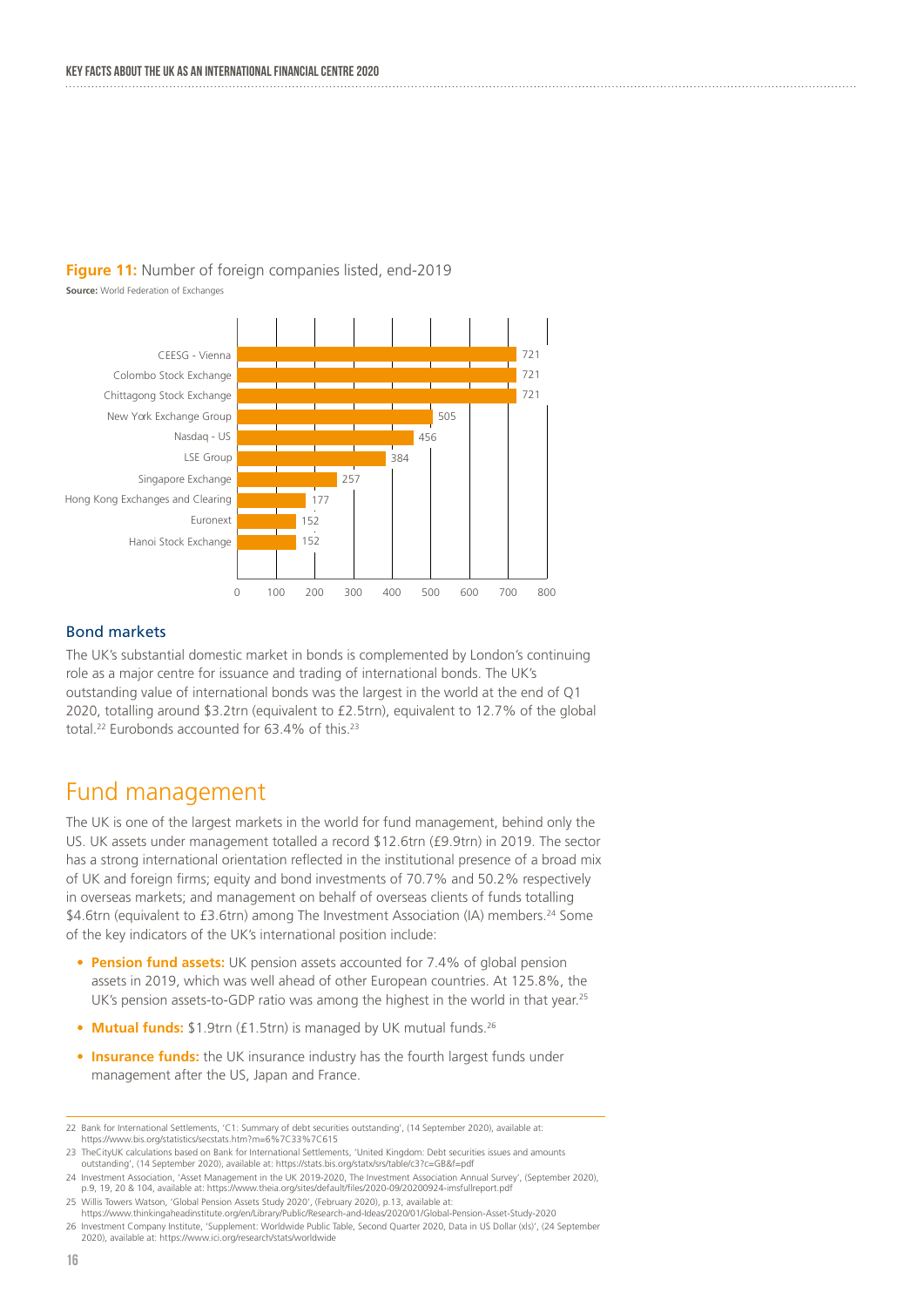#### **Figure 12:** Conventional investment management assets, \$bn, end-2019

**Sources:** Willis Towers Watson, Investment Company Institute, Insurance Europe, The General Insurance Association of Japan, The Life<br>Insurance Association of Japan, Insurance Bureau of Canada, Canadian Life and Health Ins Institute, International Monetary Fund, PwC

Note: Insurance sector for the UK, France, and the US is based on 2018 data; the sector for Japan is 2019 data; for Canada the<br>property and casualty insurance sector is 2019 data, and the life and health insurance sector i estimated by TheCityUK calculations based on PwC data

|           | Pension<br>funds | Insurance<br>assets | Mutual<br>funds | Total<br>conventional | Share of Total<br>conventional |
|-----------|------------------|---------------------|-----------------|-----------------------|--------------------------------|
| <b>US</b> | 29,196           | 8,300               | 25,688          | 63.184                | 46%                            |
| Japan     | 3,386            | 3,932               | 2.064           | 9,382                 | 7%                             |
| <b>UK</b> | 3,451            | 2,290               | 1,889           | 7,630                 | 6%                             |
| France    | 155              | 2.796               | 2,202           | 5.154                 | 4%                             |
| Canada    | 1.924            | 694                 | 1.413           | 4.031                 | 3%                             |
| Others    | 8,622            | 18,448              | 21.630          | 48,700                | 35%                            |
| Total     | 46,734           | 36,460              | 54,886          | 138,080               | 100%                           |

#### Hedge funds

London is the world's second-largest centre for hedge fund management, after New York. The UK had \$447bn (£350bn)<sup>27</sup> in assets under management (around 14% of global assets)<sup>28</sup> in the hedge fund sector in 2019—an increase of 64% over the past five years.<sup>29</sup> The UK remains by far the largest centre for hedge funds in Europe. The UK is also the leading centre for hedge fund services such as administration, prime brokerage, custody and auditing.

#### Private equity

The UK private equity market is the most developed in the world outside the US, whose private equity sector invested \$700bn in 2019.30 UK private equity funds invested \$42.2bn (equivalent to £33bn), the largest amount in Europe, in 2019. Target companies based in the UK received \$25.2bn (equivalent to £19.7bn) in that year (Figure 13).<sup>31</sup> London is the largest European centre for the management of private equity investments and funds. The UK private equity industry invested \$110.6bn (£86.6bn) in 4,883 firms worldwide between 2016 and 2019.32

<sup>27</sup> Investment Association, 'Asset Management in the UK 2019-2020, The Investment Association Annual Survey', (September 2020), p.19, available at: https://www.theia.org/sites/default/files/2020-09/20200924-imsfullreport.pdf

<sup>28</sup> TheCityUK calculations based on Barclay Hedge, 'Hedge fund industry assets under management', (October 2020), available at: https://www.barclayhedge.com/solutions/assets-under-management/hedge-fund-assets-under-management/

<sup>29</sup> TheCityUK calculations based on Investment Association, 'Asset Management in the UK 2019-2020, The Investment Association Annual Survey' and 'Asset Management in the UK 2014-2015, The Investment Association Annual Survey'

<sup>30</sup> American Investment Council, 'Top states & districts', (December 2020), p.2, available at: https://www.investmentcouncil.org/wp-content/uploads/aic-top-states-and-districts-2019.pdf

<sup>31</sup> TheCityUK calculations based on Invest Europe, 'Investing in Europe: private equity activity 2019', (20 May 2020), p.50 & 54, available at: https://www.investeurope.eu/media/3052/20200512\_invest-europe-investing-in-europe\_-private-equity-activity-2019-final.pdf

<sup>, 32</sup> TheCityUK calculations based on British Private Equity & Venture Capital Association, 'BVCA Report on Investment Activity 2019',<br>October 2020), p.19, available at: https://www.bvca.co.uk/Portals/0/Documents/Research/I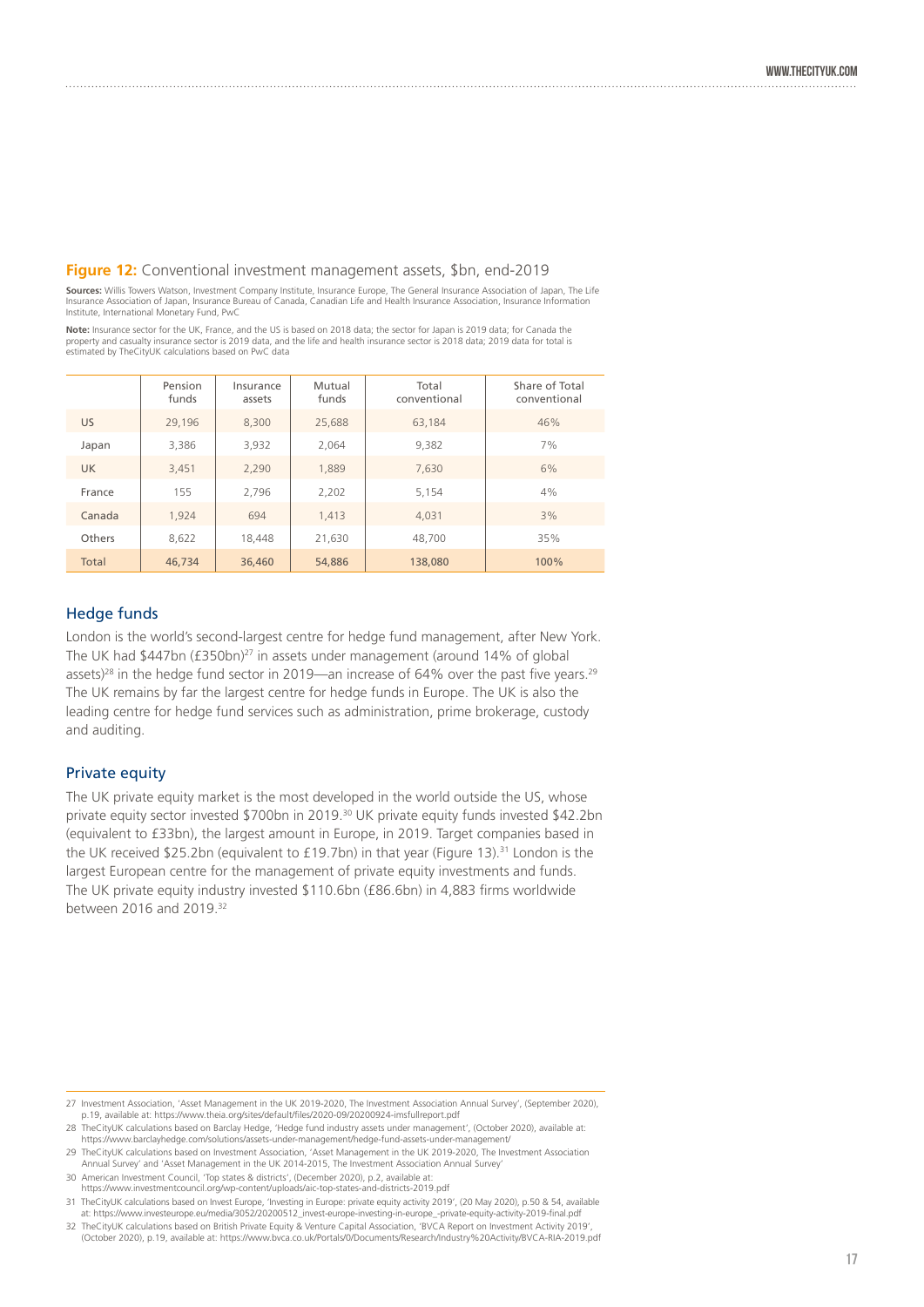|             | Investments<br>(location of the private equity firm) | Investments<br>(location of the portfolio firm) |
|-------------|------------------------------------------------------|-------------------------------------------------|
| <b>UK</b>   | 42.2                                                 | 25.2                                            |
| France      | 21.1                                                 | 16.0                                            |
| Germany     | 14.8                                                 | 17.1                                            |
| Spain       | 5.8                                                  | 9.5                                             |
| Italy       | 5.1                                                  | 7.8                                             |
| Netherlands | 4.3                                                  | 7.6                                             |
| Sweden      | 3.8                                                  | 4.3                                             |
| Luxembourg  | 2.4                                                  | 0.3                                             |
| Norway      | 1.8                                                  | 3.0                                             |
| Belgium     | 1.8                                                  | 1.6                                             |

**Figure 13:** Private equity investments, top 10 European countries, \$bn, 2019 **Source:** TheCityUK calculations based on Invest Europe data

## Derivatives trading

A derivative is a contract whose value and method of payment and delivery are agreed by two or more parties, and whose value is based on that of an underlying asset. The underlying assets of a derivative include stocks, bonds, commodities and currencies, among others.

The UK is one of the world's leading derivatives centres. For example, Bank for International Settlements data indicate that the UK had a 50.2% share of trading in OTC interest-rate derivatives in 2019. The US is the only other major location for OTC interestrate derivatives trading, with 32.2% of trading (Figure 14).<sup>33</sup>

There are a number of derivatives exchanges operating in the UK. For example:

- NYSE Liffe, the leading exchange for trading in short-term euro interest rates contracts. Liffe is part of the Intercontinental Exchange group.
- London Metal Exchange, a major non-ferrous metals exchange.
- ICE Futures Europe, the largest regulated energy futures exchange in Europe, and the second largest in the world. ICE Futures Europe is part of the Intercontinental Exchange group.
- Several derivatives markets hosted by the London Stock Exchange Group, including, for example, for interest-rate futures.

TheCityUK calculations based on Bank for International Settlements, 'OTC interest rate derivatives turnover, D12.2 by country,<br>1995-2019', (8 December 2019), available at: https://www.bis.org/statistics/rpfx19.htm?m=6%7C38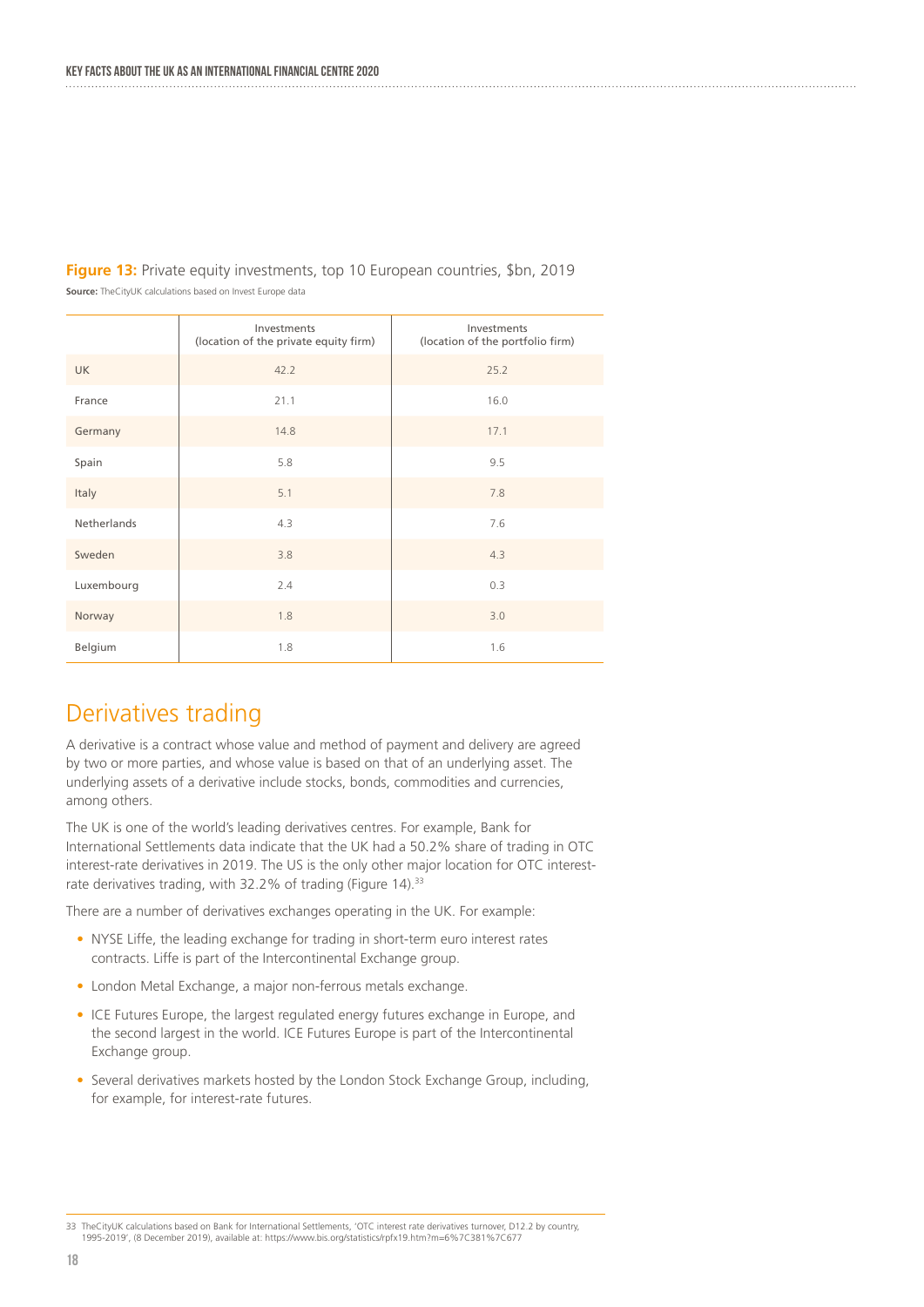

**Source:** TheCityUK calculations based on Bank for International Settlements data



## Commodities trading

The UK is home to a number of international commodity organisations such as the International Coffee Organization, the Grain and Feed Trade Association and International Sugar Organisation. As one of the world's leading international financial centres, London benefits from being the preferred location for many international firms trading in commodities as well as investment banks and other financial institutions that trade in commodities derivatives.

#### Bullion markets

A large proportion of trading in precious metals takes place on the OTC market in London. The average daily volume of gold cleared at the London Bullion Market Association in 2019 was 20.9m ounces (worth \$30.9bn, equivalent to £24.2bn). The average daily volume of silver cleared was 320.7m ounces (\$5.49bn, equivalent to £4.3bn). London is also a leading centre for energy brokers operating in energy and carbon markets.<sup>34</sup>

34 London Bullion Market Association, 'Clearing Statistics', (October 2020), available at: http://www.lbma. org.uk/clearing-statistics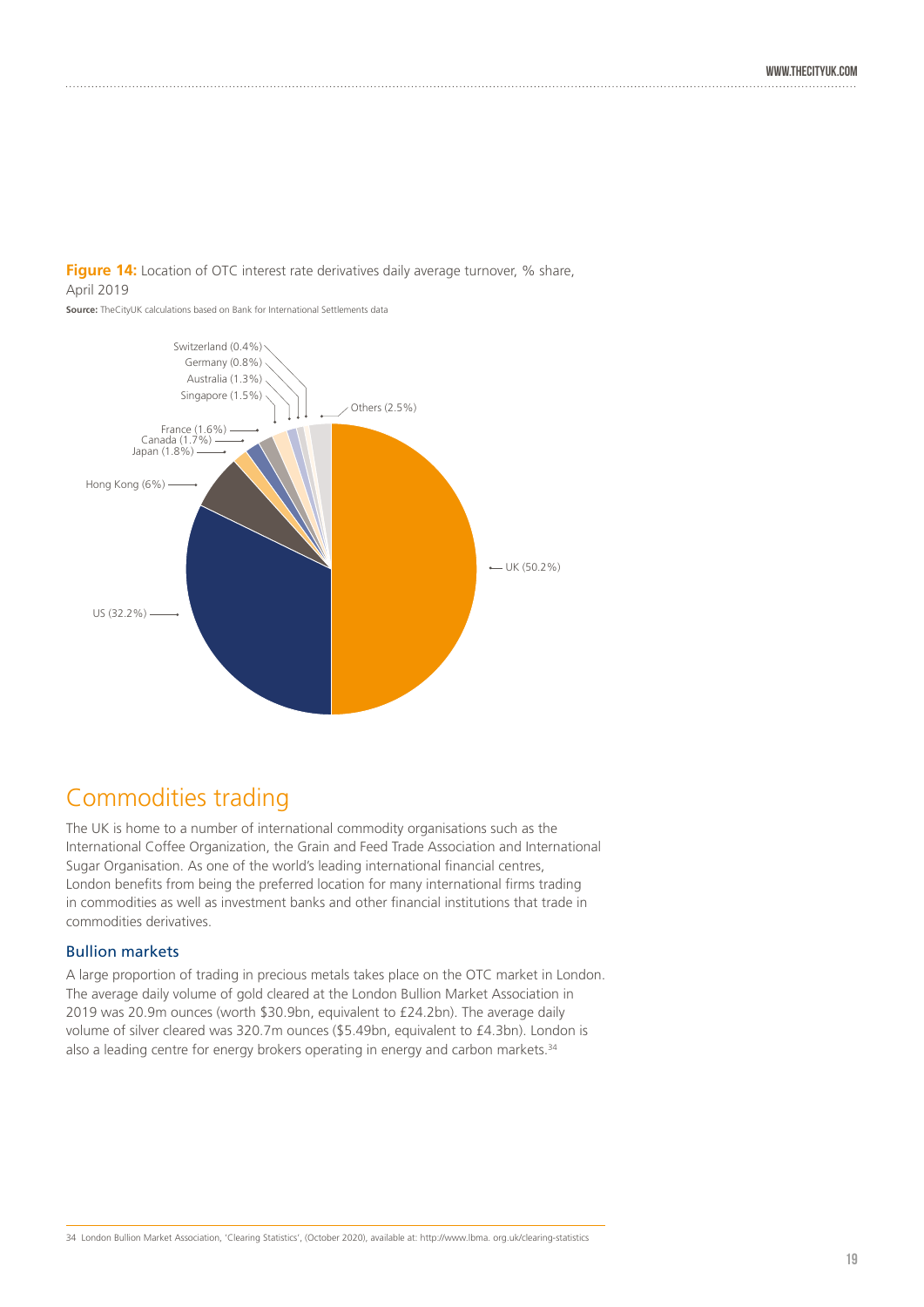## the uk's role in specialist financial services

### Green finance

Green finance matches sources of funding to new capital and operating expenditures that generate measurable progress towards the achievement of a well-recognised environmental goal.35 According to the latest Global Green Finance Index (the Global Green Finance Index 6) published by Z/Yen in October 2020, London was rated the world's number 3 green finance hub judged by a combination of depth and quality (ranked fourth in depth and third in quality). This put London behind Zurich and Amsterdam and ahead of Luxembourg, Copenhagen, Oslo and Stockholm.<sup>36</sup>

The LSE's dedicated Sustainable Bond Market (SBM) replaced its Green Bond Segment in October 2019. The SBM includes green, sustainability and social bonds. There were 242 sustainable bonds listed on the LSE as of the second quarter of 2020, which have raised around \$64bn (equivalent to £50bn). The LSE launched the Sustainable Bond Market Advisory Group (SBMAG) in July 2020. The SBMAG is an advisory forum that encourages development of the LSE's Sustainable Bond Market.<sup>37</sup>

There were also more than 120 green funds and Exchange Traded Funds (ETFs) listed on the LSE as of October 2019.<sup>38</sup> According to data from Morningstar, there are 20 green bond open-ended investment companies and unit trusts available in the UK; key players include Allianz, AXA, BNP Paribas, Credit Suisse, iShares, JSS and Mirova.39

## Islamic finance

The UK's profile as the leading Western centre for Islamic finance has continued to grow in recent years. Institutions in London and other UK cities have now been providing Islamic finance and related professional services for around 40 years. The Islamic Finance Country Index, published by Edbiz Consulting, ranks the Islamic banking and finance industry of countries globally. The latest (2019) Index ranks the UK 17th out of 48 countries. This puts the UK top in Europe, and first among non-Muslim-majority nations.<sup>40</sup>

Islamic finance assets under management in the UK increased by 27% in 2019. In particular, the value of Islamic funds' assets rose by 41% in that year.<sup>41</sup> TheCityUK estimates that assets of UK-based institutions that offer Islamic finance services totalled \$7.3bn (equivalent to £5.7bn) in 2019.<sup>42</sup>

There are currently three fully Sharia compliant banks licensed in the UK. TheCityUK estimates that total Sharia-compliant banking assets in the UK were \$5.3bn (equivalent to £4.1bn) in 2019.43 The LSE had issued 66 sukuk, raising \$50bn (equivalent to £39bn), as of October 2020. A total of three Sharia-compliant exchange-traded funds are listed on the LSE.<sup>44</sup>

Several new Islamic finance platforms and institutions were launched in the UK in 2020.

<sup>35</sup> TheCityUK and Imperial College Business School, 'Growing green finance', (September 2017), p.7, available at: https://www. thecityuk.com/assets/2017/Reports-PDF/21ef6f5fef/Growing-Green-Finance.pdf

<sup>36</sup> Z/Yen, 'The Global Green Finance Index 6', (27 October 2020), available at: https://www.longfinance.net/programmes/financialcentre-futures/global-green-finance-index/ggfi-publications/global-green-finance-index-6/

<sup>37</sup> London Stock Exchange Group, 'Debt capital markets update Q3 2020', (22 October 2020), p.13

<sup>38</sup> London Stock Exchange Group, 'London leads the world's sustainable finance ecosystem', (October 2020), available at: https://www2.lseg.com/sustainablefinance

<sup>39</sup> Morningstar, 'Fund Screener', (October 2020), available at: https://www.morningstar.co.uk/uk/funds/default.aspx

<sup>40</sup> Edbiz Consulting and Cambridge Institute of Islamic Finance, 'Islamic Finance Country Index 2019', (October 2019), p.50-53, available at: http://www.gifr.net/publications/gifr2019/ifci.pdf

<sup>41</sup> Salaam Gateway, 'State of the global Islamic economy 2020/21 report', (November 2020), p. 18, available at: https://www.salaamgateway.com/specialcoverage/SGIE20-21

<sup>42</sup> TheCityUK estimates based on Islamic Financial Services Board, 'Islamic Financial Services Industry Stability Report 2020', (July 2020), p.12 43 Ibid.

<sup>44</sup> London Stock Exchange, 'Islamic finance', (October 2020), available at: https://www.lseg.com/sukuk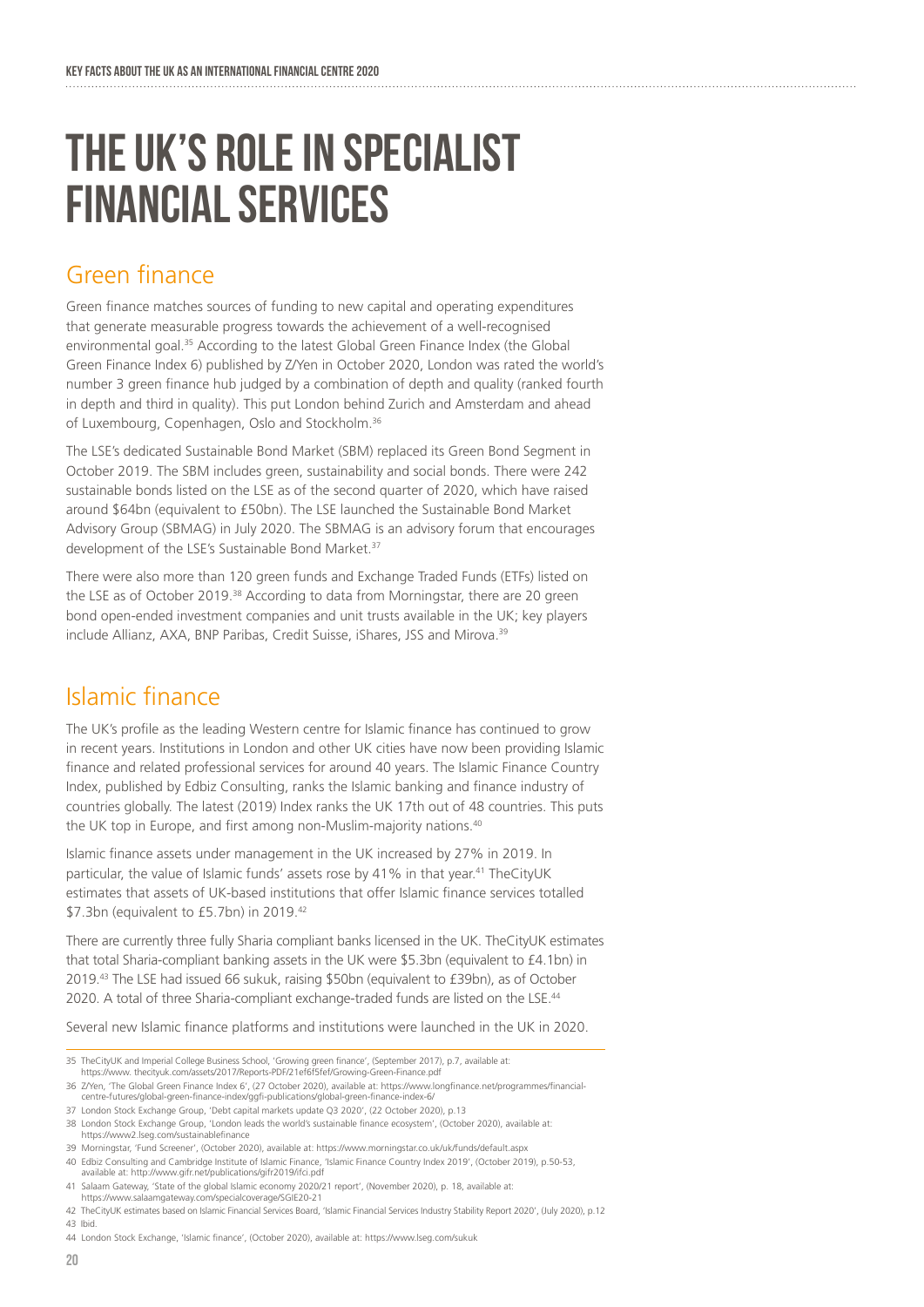For example, Niyah, an Islamic fintech banking app, was launched in January 2020. Rizq, a Sharia-compliant challenger bank, was established in March 2020. Options, a UK-based pension provider, together with Wahed Invest, a US-based Halal investment specialist, launched a Sharia-compliant pension in August 2020. Qardus, the first UK-based Islamic P2P crowdfunder, was launched in July 2020 for UK and European investors to finance SMEs. Kestrl and Minted, two new Sharia-compliant investment platforms, were launched in the UK in May and September 2020 respectively.<sup>45</sup>

### FinTech

FinTech represents the intersection of innovative technology and financial services. The companies in the FinTech sector are generally start-ups founded with the purpose of replacing and challenging traditional financial systems and corporations that are less reliant on software. London is the world's leading international financial hub and offers a wealth of talent and expertise. This, combined with a network of FinTech centres throughout the country, a strong venture capital base, tax breaks for start-ups and hubs such as Tech City, have helped boost the UK's global position as a global FinTech leader.

The UK FinTech market generated revenue worth £6.6bn<sup>46</sup> and employed 76,500 people as of the first half of 2020.<sup>47</sup> According to the UK FinTech Census report 2019 from EY, Innovate Finance and HM Treasury, the average amount of capital UK FinTech firms received from investors was £20.1m in 2019, up from £15m in 2017.48 The UK attracts a significant amount of FinTech investment (Figure 15). Examples of Fintech firms receiving investment in the UK in the first half of 2020 include Revolut, Checkout.com, Starling Bank and Currency Cloud. Among these deals, Revolut, the largest deal in the UK, received \$500m, ranked as the eighth largest FinTech investment in the world in the first half of 2020.49



**Figure 15:** Total FinTech investment activity (VC, PE and M&A) in the UK, deal value \$m **Source:** KPMG

45 Salaam Gateway, 'State of the global Islamic economy 2020/21 report', (November 2020), p.61 & 67, available at: https://www.salaamgateway.com/specialcoverage/SGIE20-21

46 TheCityUK and Moscow Innovation Cluster, 'UK-Russia FinTech working group, insights and recommendations', (April 2020), p.4, available at: https://www.thecityuk.com/assets/2020/Reports/25f21beb0a/UK-Russia-FinTech-Working-Group-insights-andrecommendations.pdf

47 TheCityUK and PA Consulting, 'Enabling the UK's approach to innovation in financial services', (May 2020), p.10, available at:<br>https://www.thecityuk.com/assets/2020/Reports/2a57f69ecb/Enhancing-the-UKs-approach-to-innov

48 EY, Innovate Finance and HM Treasury, 'UK FinTech Census 2019: A snapshot: two years on', (November 2019). p.11 & 15, available at: https://assets.ey.com/content/dam/ey-sites/ey-com/en\_uk/topics/banking-and-capital-markets/uk-fintech-census-2019/ey-ukfintech-census-2019.pdf

49 KPMG, 'Pulse of FinTech H1 2020', (September 2020), p.11 & 56, available at: https://assets.kpmg/content/dam/kpmg/xx/pdf/2020/09/pulse-of-fintech-h1-2020.pdf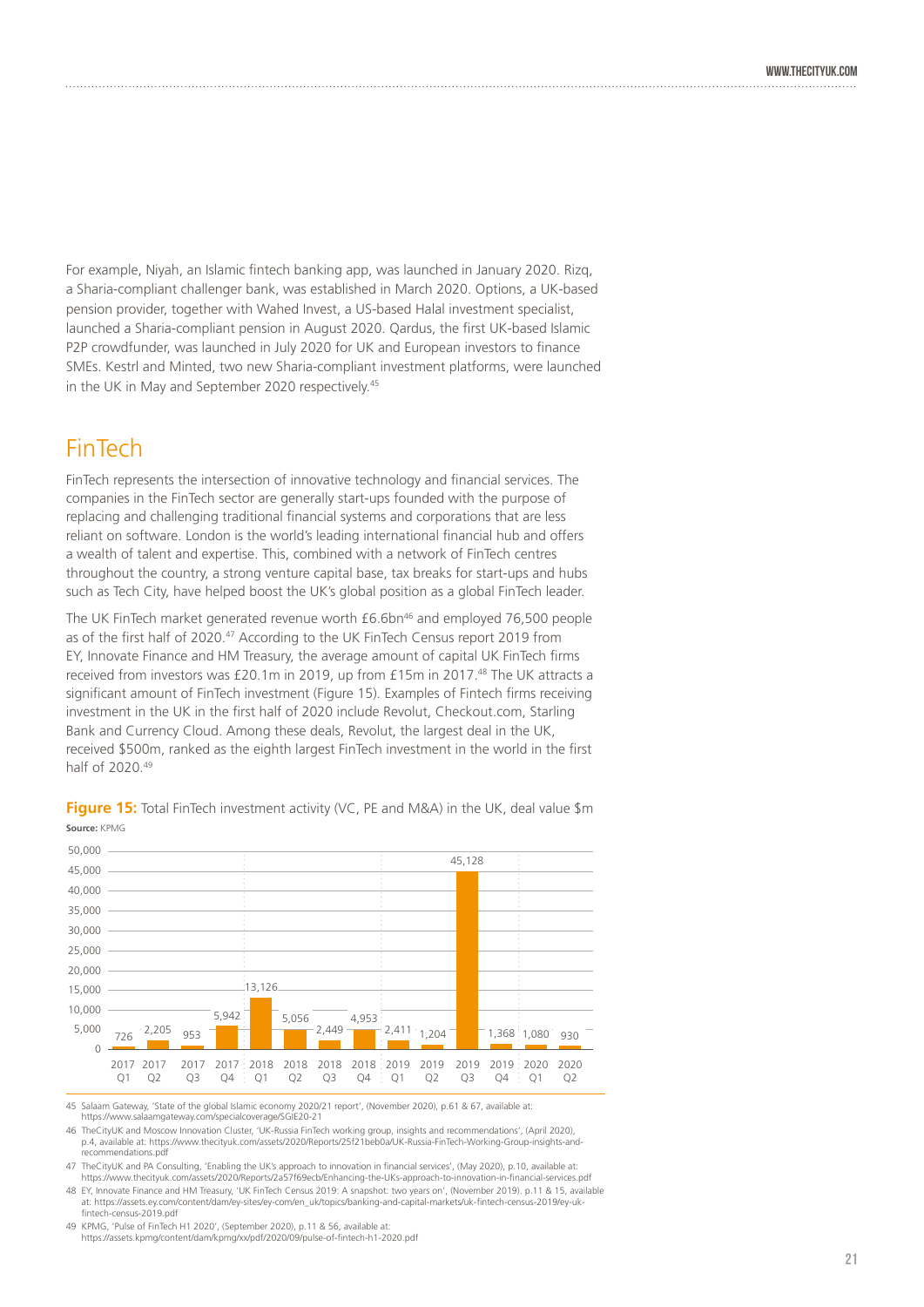### Maritime business services

The UK maritime business services sector provides services to the international shipping industry which, through the movement of cargoes, is vital in enabling the world economy to function. London is the world's leading centre for the supply of a wide range of financial and related professional services to the international shipping industry including: banking, insurance, shipbroking, legal services, accounting services, ship classification, education and publishing.

Menon Economics, a consultancy, ranks London as the fifth leading maritime capital in the world by five measurements: shipping, finance and law, maritime technology, ports and logistics, and attractiveness and competitiveness (Figure 16). Notably, London holds the top spot in the 'finance and law' metric, a testament to its particular strength in financial and related professional services.<sup>50</sup>

**Figure 16:** Leading maritime capitals of the world, 2019 **Source:** Menon Economics

|                | <b>Overall rank</b> | Shipping  | Finance and<br>law | Maritime<br>technology | Ports and<br>logistics | Attractiveness and<br>competitiveness |
|----------------|---------------------|-----------|--------------------|------------------------|------------------------|---------------------------------------|
| 1              | <b>Singapore</b>    | Singapore | London             | Oslo                   | Singapore              | Singapore                             |
| $\overline{2}$ | <b>Hamburg</b>      | Athens    | New York           | London                 | Rotterdam              | Copenhagen                            |
| 3              | <b>Rotterdam</b>    | Hamburg   | Oslo               | Hamburg                | Hong Kong              | London                                |
| 4              | <b>Hong Kong</b>    | Hong Kong | Hong Kong          | Busan                  | Shanghai               | Rotterdam                             |
| 5              | <b>London</b>       | Shanghai  | Singapore          | Tokyo                  | Hamburg                | Hamburg                               |

Shipbrokers in the UK operate at the centre of the international shipping business, bringing together ship owners, charterers and other related parties. Shipbrokers are represented by the Baltic Exchange, the world's only independent source of maritime market information for the trading and settlement of physical and derivatives contracts. Baltic members are also involved in the sale and purchase of over half the world's new and second hand tonnage.

### Infrastructure investment

The private sector plays a vital role in infrastructure investment. The majority of projects in energy, utilities and digital infrastructure, for example, have been financed privately. Nearly 50% of the infrastructure pipeline is expected to be financed by the private sector in the coming years. The financial services sector is a key player in this private financing: pension funds and insurers are expected to invest £150bn-£190bn in infrastructure in the UK in the next decade.<sup>51</sup> More broadly, the UK-based financial and related professional services industry builds a bridge linking private investors and infrastructure investment. For example, the industry supports infrastructure investment by providing capital, as well as legal and advisory services.

<sup>50</sup> Menon Economics, 'The Leading Maritime Capitals of the World 2019', (10 April 2019), p.5, available at: https://www.menon.no/leading-maritime-capitals-of-the-world-report-2019/?lang=en

<sup>51</sup> HM Treasury, 'National Infrastructure Strategy', (25 November 2020), available at: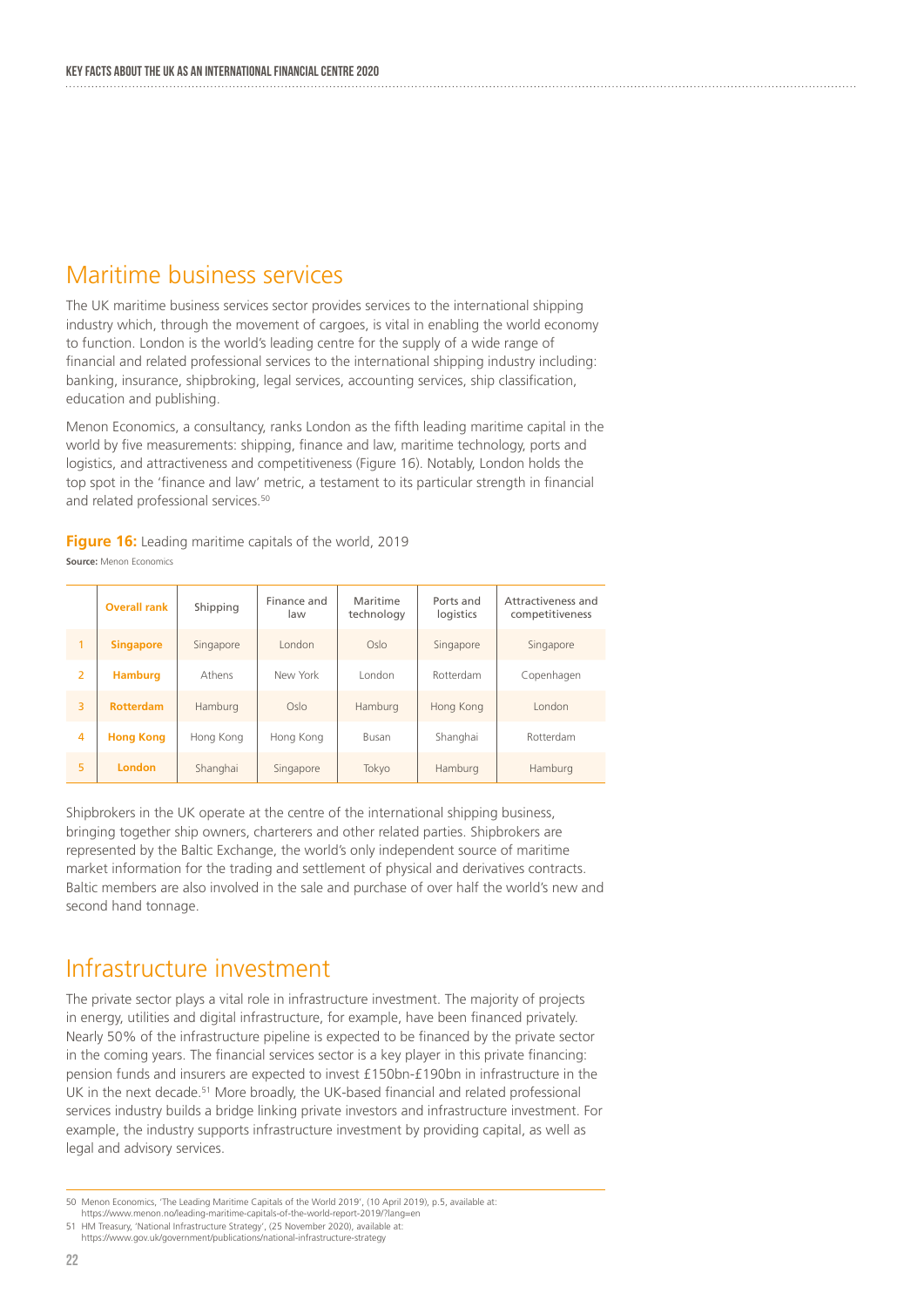The UK government published a new National Infrastructure Strategy in November 2020, which commits £27bn of funding to economic infrastructure investment in 2021/22. The strategy is also explicit about the need to encourage private investment in infrastructure by giving investors clarity about government policy. November 2020 therefore also saw the announcement of the establishment of a new UK infrastructure bank "to co-invest alongside the private sector in infrastructure projects".52 The over-arching aims of the infrastructure investment supported by the new bank will be around post-pandemic economic recovery, reducing regional economic inequality, and meeting the UK's goal of net-zero carbon emissions by 2050.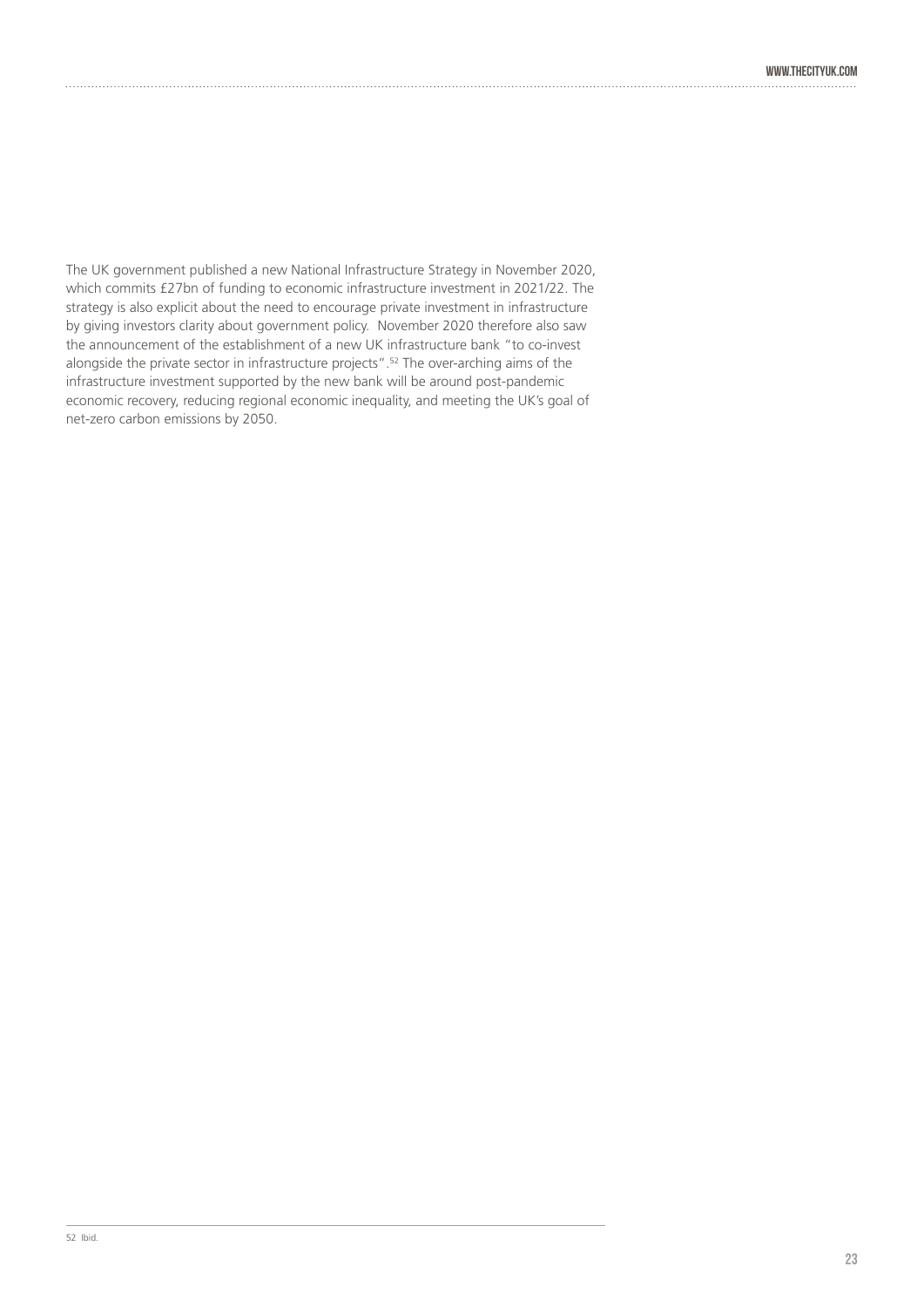## ROLE OF LONDON AND THE UK AS A GLOBAL PROVIDER OF PROFESSIONAL SERVICES

## Legal services

The UK is renowned as the leading global centre for international legal services and dispute resolution, and a vital hub for legal training and education.

At £36.8bn, UK legal services revenue accounted for 5% of the global total in 2019. The UK remains the dominant legal market in Europe and ranks second only to the US globally. The UK allows virtually unrestricted market access for foreign law firms, and more than 200 foreign law firms from around 40 jurisdictions operate in the UK.

The popularity of English law helps drive the UK's commanding position in legal services. English law is the most widely-used legal system, covering 27% of the world's 320 legal jurisdictions. English law is by some distance the most widely-used foreign law in fast-growing Asian markets. Moreover, businesses across the globe choose to structure commercial contracts under English law so that they can benefit from the UK's outstanding reputation as the leading hub for international dispute resolution, whether for litigation, arbitration or mediation. Many of the world's most successful law firms are headquartered in London. Four of the 20 largest Global 100 law firms, based on number of lawyers in 2019/20, have their main base of operations in the UK. In terms of revenue, UK-based firms also held four of the top 20 places.

The largest international law firms in London have between 45% and 65% of their lawyers based outside the UK, and many other London-based firms have between 10% and 20% of lawyers overseas. There are more than 10,000 practicing solicitors from England and Wales located abroad, a figure which has risen 80% in the past decade.

## Accounting services

The UK occupies a key position in the delivery of accounting services worldwide, with many of the largest global firms headquartered here. For example, all of the 'Big Four' accounting firms—Deloitte, EY, KPMG and PwC—have offices and businesses in the UK. Net exports from UK accounting services totalled £308m (equivalent to \$393m) in 2019.53

## Management consultancy

Management consulting has been one of the fastest growing industries in the UK in recent years. A key feature of management consultancy in the UK is the concentration of activity among a few large and medium-sized international firms at one end of the scale, and a large number of specialist smaller firms which have specific expertise or skills at the other end.

The UK is a significant exporter of management consulting services. According to the Office for National Statistics, which uses a wider sector definition than TheCityUK does, business management and management consulting net exports totalled £13.2bn (equivalent to \$16.8bn) in 2019.54

https://www.ons.gov.uk/economy/nationalaccounts/balanceofpayments/datasets/3tradeinservicesthepinkbook2016 54 Ibid.

<sup>53</sup> Office for National Statistics, '03 Trade in services, the Pink Book', (30 October 2020), available at: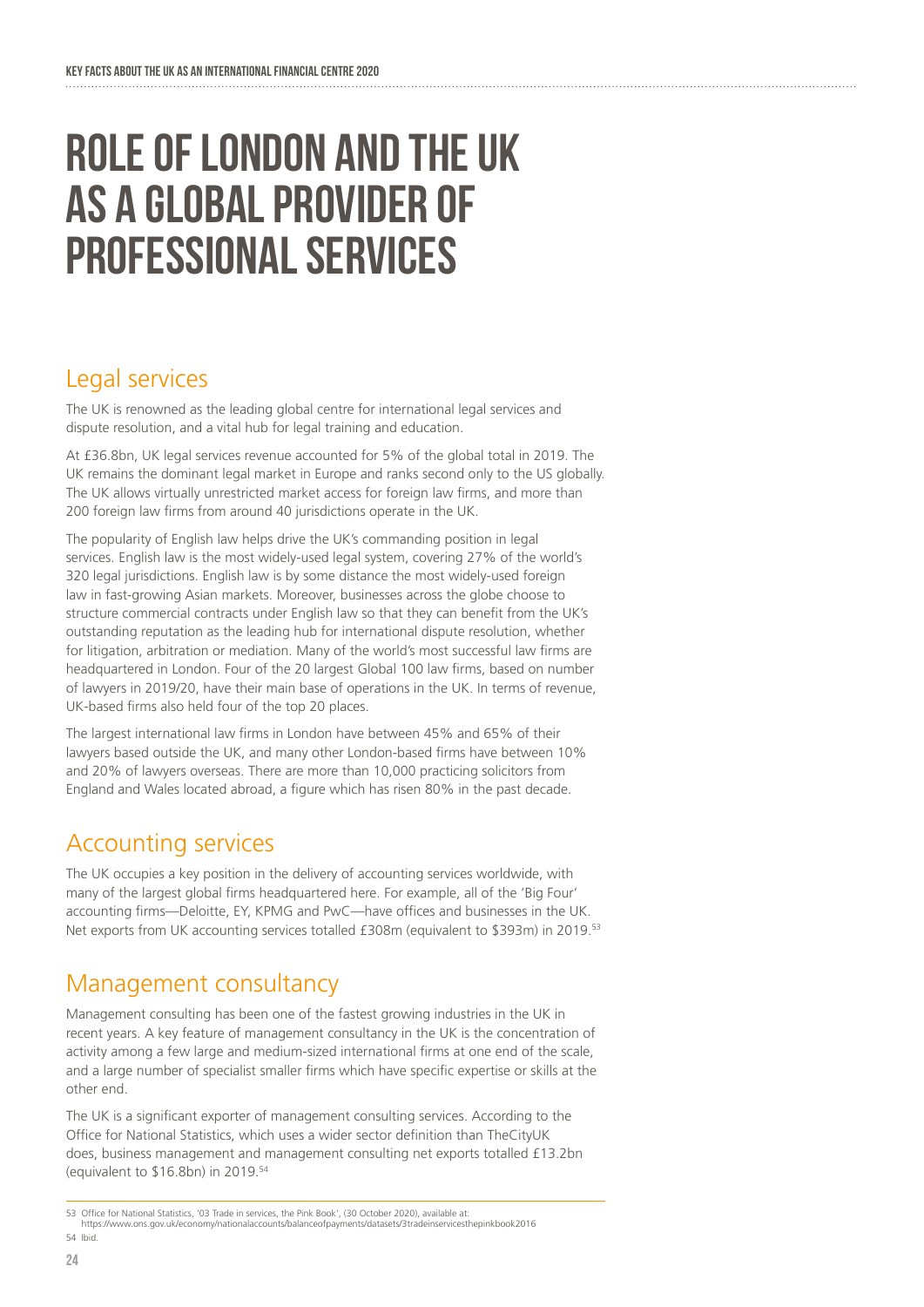### Financial services education and training

A range of UK-based organisations provides education and training in financial and related professional services internationally.

Universities and business schools have a key role in attracting foreign students to the UK. 485,645 non-UK students (or 20.7% of all higher-education students) were studying at the tertiary level in the UK in 2018/19, according to data from Universities UK International.55

Specialised training services are offered by a variety of providers including exchanges, specialist training firms and industry associations. For example, the LSE offers its training and academy to support market participants.<sup>56</sup> UK Finance also runs its own training workshops on various topics, such as compliance, risk management and presentation skills for practitioners.<sup>57</sup>

UK-based professional institutions play a key role in the development of accounting skills throughout the world. For example, according to data from the Financial Reporting Council, there are over 370,000 members in seven main accountancy bodies in the UK and the Republic of Ireland. These qualifications represent a global standard, as well as providing a training ground for the next generation of business leaders.<sup>58</sup>

:58 Financial Reporting Council, 'Key Facts and Trends in the Accountancy Profession', (October 2020), p.3, available at:<br>https://www.frc.org.uk/getattachment/0f7be411-fb89-4afc-8e8c-281529cf76fc/Key-Facts-and-Trends-2020.

<sup>55</sup> Universities UK International, 'International facts and figures 2020', (8 October 2020), p.4, available at:

https://www.universitiesuk.ac.uk/policy-and-analysis/reports/Documents/International/2020/International-Facts-and-Figures-2020.pdf 56 London Stock Exchange Group, 'Training with academy', (November 2020), available at:

https://www.lseg.com/markets-products-and-services/business-services/academy

<sup>57</sup> UK Finance, 'Training', (November 2020), available at: https://www.ukfinance.org.uk/training/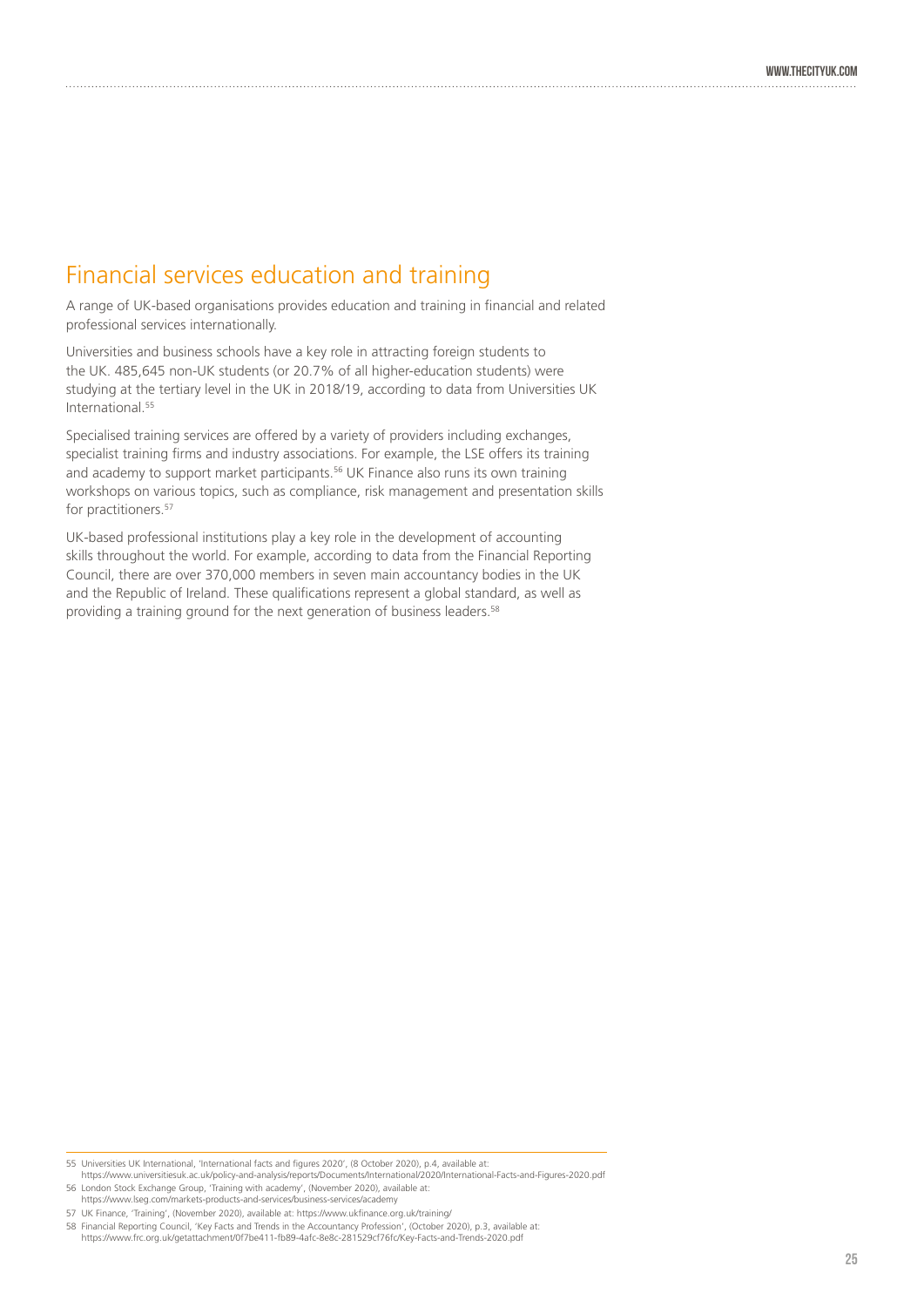## OUR INTERNATIONAL PROGRAMME

TheCityUK works to maintain and improve UK international competitiveness by supporting market opportunities through an extensive programme of work on trade and investment policy.

We engage in international initiatives promoting open markets in financial and related professional services through a dialogue of confidence with regulators, governments and industry bodies in the UK and internationally. We contribute to our industry's input into the government's programme of agreements with the UK's trade partners, negotiations in the World Trade Organization, and other trade and investment policy initiatives. We are a leading contributor to global regulatory coherence initiatives.

Our international policy work is split into activity focussed on specific geographies alongside a thematic programme of work.

### Thematic focus

**Trade and investment policy:** Through our Liberalisation of Trade in Services (LOTIS) Committee we work to reduce trade and investment barriers affecting the industry. We regularly engage with the most senior policymakers and regulators across the international community. TheCityUK's involvement in the B20, the Global Services Coalition, the European Services Forum and the WTO's and OECD's outreach programmes on liberalisation of trade in services are all examples of our working closely with intergovernmental organisations, overseas businesses and partner alliances to pursue the trade and investment agenda.

**Regulatory coherence:** Promotion of global regulatory coherence and cooperation between regulators is a key focus, in the interest of minimising frictions impeding open markets.

**Islamic finance:** Through our Islamic Finance Sectoral Advisory Group we provide thought leadership on the direction of policy and activity relating to members' interests in Islamic finance. Our workstream also encourages the use of Islamic financial structures for inward investment and project finance, and promotes the expertise of UK practitioners through our programme of international engagement.

**Legal services:** Our Legal Services Sectoral Advisory Group focuses on ensuring the continued competitiveness of the UK legal services sector and promoting the use of UK legal services and the value of English law to the wider ecosystem on the international stage.

### Geographical work

We are undertaking major work on the scope and shape of trade and investment relations for the industry's international markets as the UK embarks on a new era as an independent trading nation. We run a range of market advisory groups which help drive this project. These groups focus on improving trade and investment policy, promoting regulatory coherence, highlighting public and private partnerships, identifying investment opportunities, and supporting a programme of international inbound and outbound visits of senior decision makers designed to further our policy objectives and build networks for our members. Specific activity is outlined below:

**US:** Our US Market Advisory Group (MAG) provides thought leadership and sets the strategic objectives for our US market activity. It drives key projects that have the potential to create new and lasting opportunities for developing bilateral dialogue and business. We set out detailed proposals on the bilateral trade and investment as well as the regulatory coherence agenda to achieve a more integrated transatlantic market in financial and related professional services. Our policy programme is supported by our proactive engagement with key stakeholders in both the UK and US and by our founding role in the British American Finance Alliance (BAFA) which brings together over 20 business representative organisations across both markets.

**China:** We work with policymakers in the UK and China to highlight the UK as a global centre for financial and related professional services, the best place to raise capital and a prime destination for inward investment. The China MAG also helps frame the strategic priorities for our industry with respect to the Chinese market and is run jointly with the China-Britain Business Council (CBBC) and the City of London Corporation. This group progresses practical initiatives to strengthen engagement with China under a number of thematic workstreams, and feeds into a collaborative private-public sector UK approach through the UK-China Economic and Financial Dialogue (EFD) between the Chancellor of the Exchequer and the Chinese Vice Premier. The China MAG works closely with the Chinese financial sector to provide business support for the EFD through the accompanying UK-China Financial Services Summit. Areas of focus include FinTech, sustainable finance, capital markets, the Belt and Road Initiative, pensions and insurance, supply chain finance and supporting the global post-Covid recovery.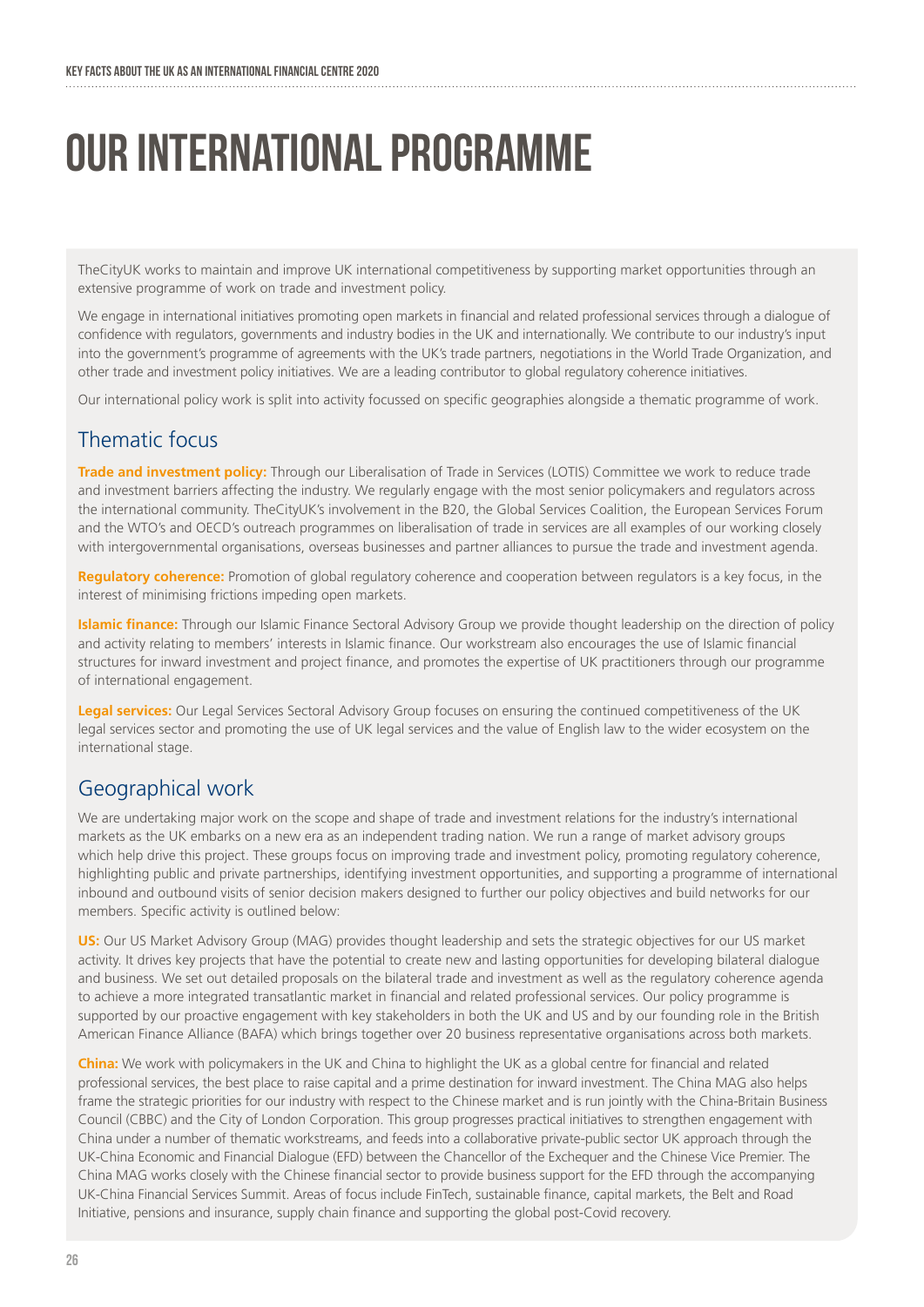**India:** We work to develop policy to enhance trade and investment ties between the UK and India. We run the UK secretariat for the India-UK Financial Partnership (IUKFP), which was launched by the Chancellor of the Exchequer and the Finance Minister of India in 2014. At the Ministers' request, we and our Indian partner, Kotak Mahindra Bank, have published policy papers with recommendations for action on a number of areas aligned to India's development priorities. These include development of the corporate bond market, pensions, infrastructure funding, insolvency practice, financial inclusion, reinsurance, corporate governance, green finance and internationalisation of the rupee. Recommendations from these papers have been well received by governments and regulators in both countries and a number have already been adopted.

The IUKFP received a renewed mandate from the Chancellor and the Finance Minister at the UK-India EFD in October 2020. Future papers will cover FinTech and data, recommendations to develop GIFT City into a global services hub, cross-border trade and investment, corporate bonds and new capital market instruments, and sustainable finance in the drive to COP26.

**Japan:** Our Japan MAG works with policymakers and businesses to influence policy and identify opportunities to deepen the trade and investment relationship between the UK and Japan. Over the past year we have been closely engaged on the UK-Japan Comprehensive Economic Partnership Agreement as negotiations progressed, providing the industry's views to the UK government on key areas of the trade agreement such as regulatory cooperation in financial services, data and digital trade, mobility and investment. The MAG supports the UK-Japan Financial Dialogue through the organisation of a business roundtable alongside the meeting and by providing industry feedback that helps inform the government-to-government discussions.

**Switzerland:** The work of our Switzerland MAG provides thought leadership on the direction of TheCityUK's policy and activity relating to the financial and related professional services industry, and on the direction in which the industry would like key areas of policy and activity to progress with regard to Switzerland. The three overarching priorities for the group are: an ambitious future UK-Swiss financial and related professional services relationship which will enhance bilateral business opportunities; deepening institutional, regulatory and supervisory cooperation; and closer coordination on multilateral engagement and global standards. Recently the Switzerland MAG has been working closely with the Swiss financial and related professional services industry to clearly outline industry's views on a blueprint for an ambitious future relationship based on a mutual recognition agreement. This agreement will show that it is possible to achieve genuinely fluid cross-border trade in financial services, while recognising and respecting that different jurisdictions can achieve the same outcomes in different ways.

**Eurasia and Turkey:** We work to develop policy to enhance trade and investment ties between the UK and growing markets in Eurasia. The Eurasia MAG supports the development of emerging regional and international financial centres in the region, notably in Kazakhstan, where we have worked closely with the new Astana International Financial Centre, and in Uzbekistan, where we have helped authorities develop ideas around the formation of an International Financial Centre in Tashkent. We continue to work with industry experts, governments and regulators in markets such as Kazakhstan, Russia, Turkey and Uzbekistan to help shape high quality regulation and standards and to promote regional and international cooperation and economic growth.

**ASEAN:** Our ASEAN MAG works to set the strategic priorities of UK-based financial and related professional services firms' engagement in the Southeast Asia region. The MAG has provided industry priorities to the UK government in its trade policy reviews with Indonesia and Thailand, and outlined key asks for an enhanced financial services partnership with Singapore. The group has developed policy around infrastructure financing, capital markets development, Islamic finance, and insurance and reinsurance in Southeast Asia. It has also previously supported the UK-Singapore Financial Dialogue by convening a business roundtable alongside the government-to-government discussions and has held a roundtable with Capital Markets Malaysia on sustainable investment in collaboration with the Islamic Finance Sector Advisory Group.

**Non-priority markets:** While the above reflect TheCityUK's priority markets, our international work continues to have global coverage. We retain dedicated resource to monitor and respond to industry priorities in regions such as Middle East and North Africa, Sub-Saharan Africa, Latin America and Australasia. Although these markets do not have market advisory groups, we have set up task-and-finish groups as and when necessary to address specific issues or government consultations on future relations with them. Recent examples include on Australia and New Zealand, where the Legal Services Group, in particular, led TheCityUK's input into the UK's positioning in the ongoing trade talks.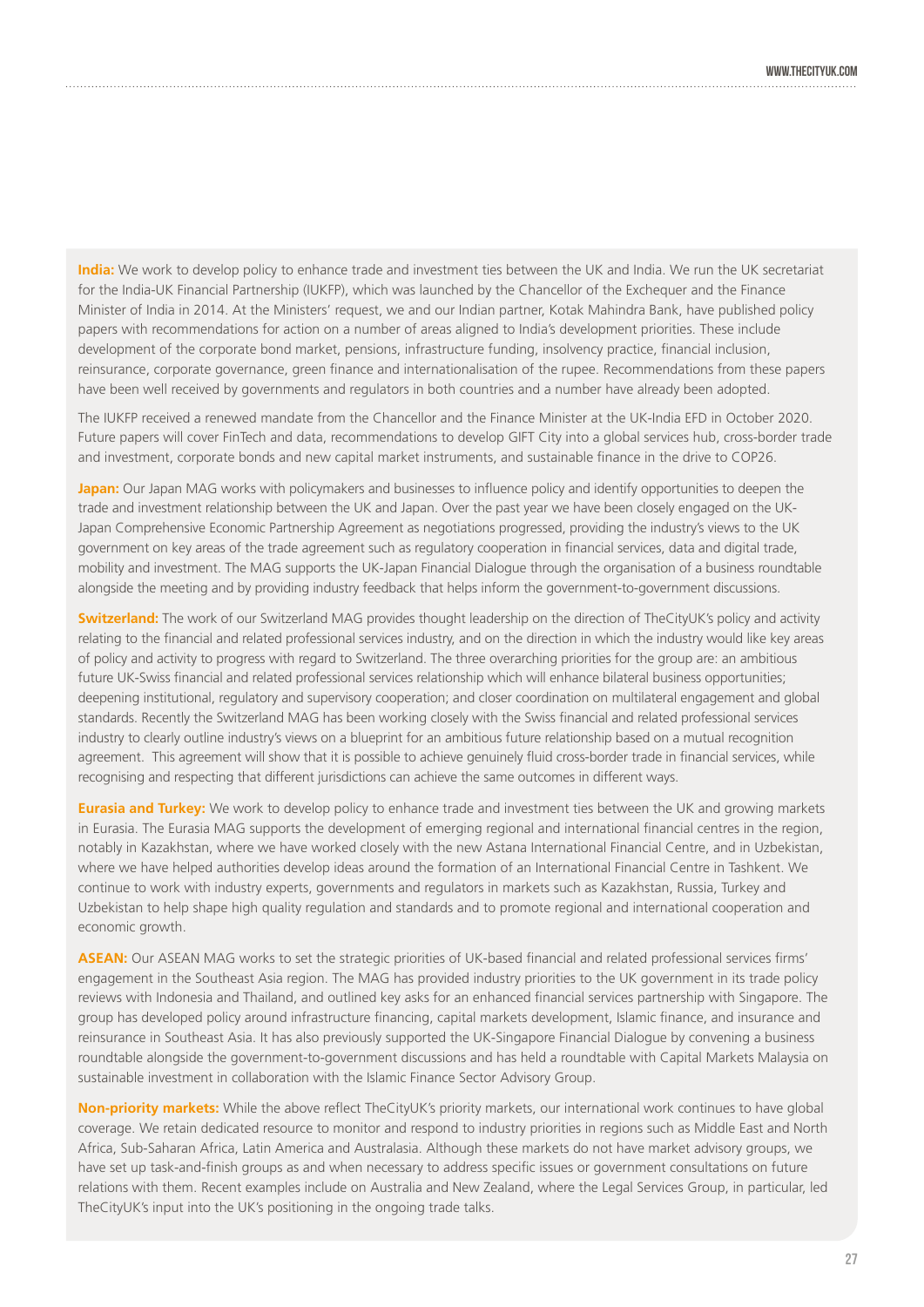# sources of information

American Investment Council Association of Foreign Banks Bank for International Settlements Bank of England Barclay Hedge British Private Equity & Venture Capital Association Cambridge Institute of Islamic Finance City of London Corporation Edbiz Consulting EY Financial Reporting Council FS Club General Insurance Association of Japan HM Treasury Imperial College Business School Infrastructure and Projects Authority Innovate Finance Insurance Europe Insurance Information Institute International Monetary Fund International Underwriting Association of London Invest Europe Investment Association Investment Company Institute

Ipsos

Islamic Financial Services Board KPMG Law Society of England and Wales Life Insurance Association of Japan Lloyd's London Bullion Market Association London Stock Exchange Long Finance Menon Economics Morningstar Moscow Innovation Cluster Office for National Statistics PA Consulting People's Bank of China PwC Salaam Gateway Swiss Re Institute TheCityUK UK Finance UNCTAD Universities UK International Willis Towers Watson World Federation of Exchanges Z/Yen